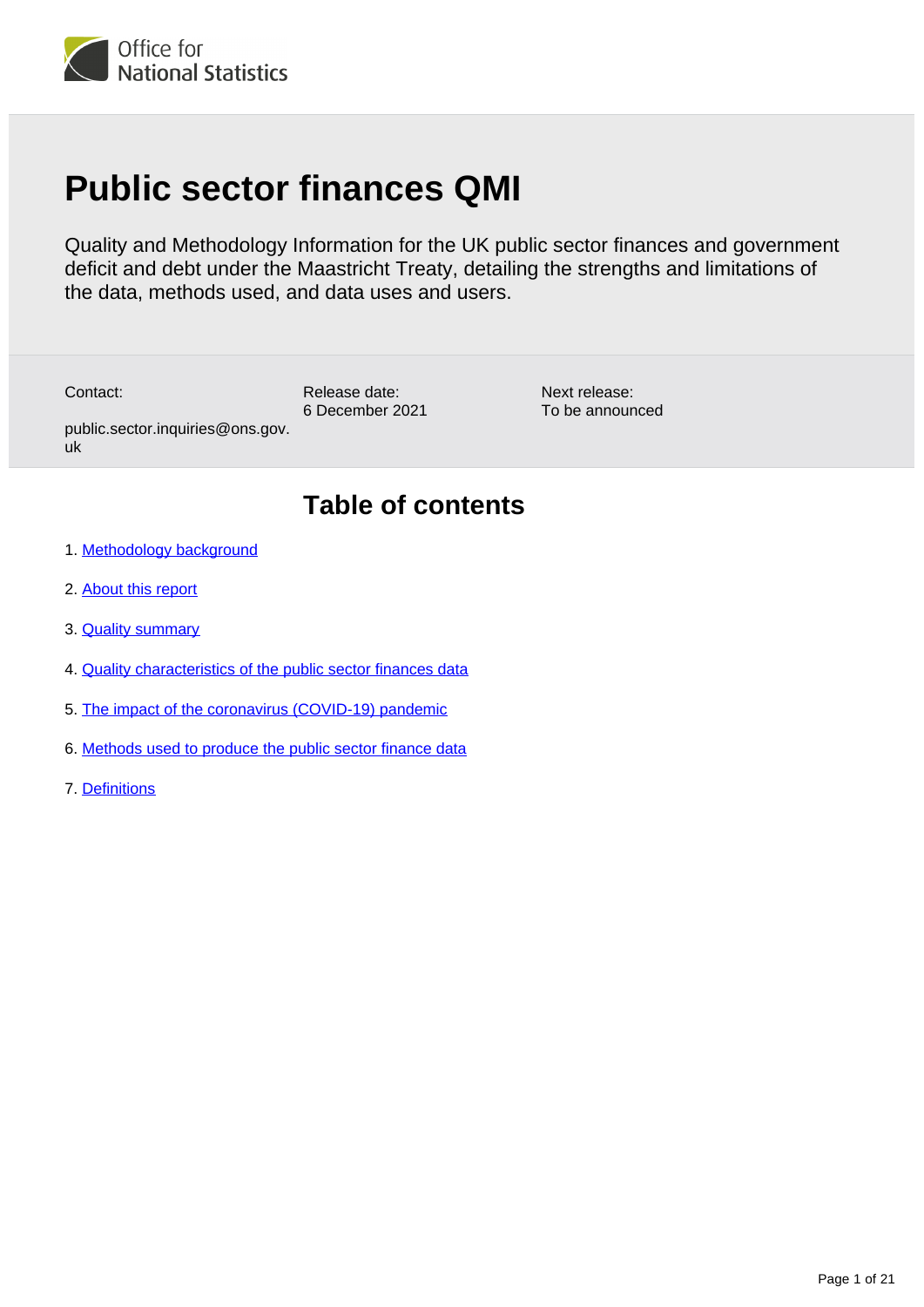# <span id="page-1-0"></span>**1 . Methodology background**

| <b>National Statistic</b> |                  |
|---------------------------|------------------|
| <b>How compiled</b>       | Third party data |
| Geographic coverage       | ΙUΚ              |
| <b>Last revised</b>       | 6 December 2021  |

# <span id="page-1-1"></span>**2 . About this report**

# **2.1 What is a Quality and Methodology Information report?**

This quality and methodology report contains information on the quality characteristics of the data (including the five European Statistical System dimensions of quality) as well as the methods used to create it.

The information in this report will help you to:

- understand the strengths and limitations of the data
- learn about existing uses and users of the data
- reduce the risk of misusing the data
- decide suitable uses for the data
- understand the methods used to create the data

# **2.2 What do I need to know about public sector finances to use this report?**

Public sector net borrowing excluding public sector banks (PSNB ex) measures the gap between revenue and total spending. Public sector net borrowing is often referred to by commentators as "the deficit".

The public sector net cash requirement (PSNCR) represents the cash needed to be raised from the financial markets over a period of time to finance the government's activities. This can be close to the deficit for the same period but there are some transactions, for example, loans to the private sector, which need to be financed but do not contribute to the deficit. It is also close but not identical to the changes in the level of net debt between two points in time.

Public sector net debt excluding public sector banks (PSND ex) represents the amount of money the public sector owes to private sector organisations including overseas institutions, largely as a result of issuing gilts and Treasury Bills, less the amount of cash and other short-term assets it holds.

While borrowing (or the deficit) represents the difference between total spending and receipts over a period of time, debt represents the total amount of money owed at a point in time. The debt has been built up by successive government administrations over many years. When the government borrows (that is, runs a deficit), this normally adds to the debt total. So, reducing the deficit is not the same as reducing the debt.

If you would like to know more about the relationship between debt and deficit, please refer to our article The debt [and deficit of the UK public sector explained](http://visual.ons.gov.uk/the-debt-and-deficit-of-the-uk-public-sector-explained/).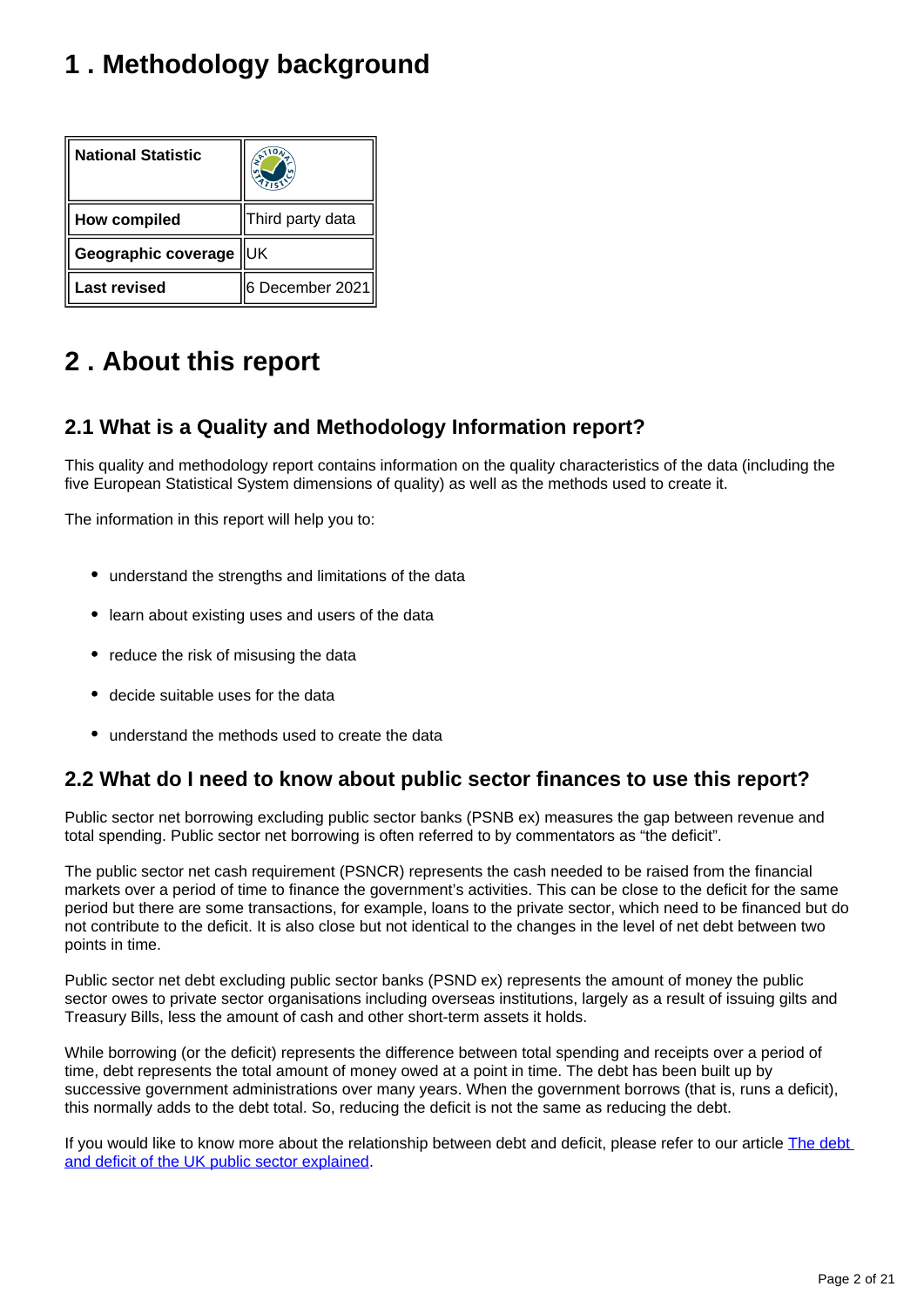# **2.3 Frequently asked questions**

#### **Borrowing is measured on an accrual basis. What does that mean?**

Under the accrual basis of accounting, transactions are fully recorded at the point in time where the economic activity occurs, not when the cash is paid. So, for example, if you buy a house on an accrual basis, the purchase of the house is recorded on the day the contract is signed (and you occur the mortgage liability), whereas on a cash basis, you would record the 360 mortgage payments over the life of a 30-year mortgage.

#### **Is monthly data volatile?**

A financial year is an accounting period of 12 months running from 1 April one year to 31 March the following year. For example, the financial year ending March 2016 comprises the months from April 2015 to March 2016.

Due to the volatility of the monthly data, the cumulative financial year-to-date borrowing figures provide a better indication of the position of the public finances than the individual months.

#### **Do we adjust our figures for inflation?**

All monetary values in the public sector finances (PSF) bulletin are expressed in terms of "current prices, that is, they represent the price in the period to which the expenditure or revenue relates and are not adjusted for inflation.

#### **Do we seasonally adjust our data?**

We do not adjust our data to reflect calendar effects. All monetary values in the PSF bulletin are not seasonally adjusted. We recommend you use year-on-year comparisons (be it cumulative financial year-to-date or figures from individual months from different years) rather than making month-to-previous-month comparisons.

#### **Why do we compare our numbers to gross domestic product?**

In order to compare data over long time periods, to aid international comparisons and provide an indication of a country's ability to service borrowing and debt, commentators often discuss changes over time to fiscal aggregates in terms of gross domestic product (GDP) ratios. GDP represents the value of all the goods and services currently produced by the UK economy in a period of time.

#### **Which "version" of GDP do we use in public sector fiscal ratio statistics?**

The GDP values we use to create our monthly ratios are based on, but are not equal to, those published quarterly by Office for National Statistics (ONS).

An article, [The use of GDP in public sector fiscal ratio statistics,](https://www.ons.gov.uk/economy/governmentpublicsectorandtaxes/publicsectorfinance/methodologies/theuseofgrossdomesticproductgdpinpublicsectorfiscalratiostatistics) explains that for debt to-GDP ratio figures reported in the monthly public sector finances, a 12-month GDP total centred on the current month is used, and when expressing the equivalent borrowing ratio the total GDP for the preceding 12 months is used.

As a consequence of using a centred GDP estimate, our estimates include a degree of official forecast data produced by the Office for Budget Responsibility (OBR) and are subject to revision when the OBR updates its estimates (usually in March and November each year).

For the final quarter (January to March) of each financial year, there are data available for the current budget deficit, net investment and net borrowing. For this time period, there are no data yet available for GDP. To enable us to publish estimates of these figures as ratios of GDP, the GDP denominator is estimated based on forecasts produced by the OBR.

This estimate of GDP will be used in the March, April and May publications and revised in the June publication when the published value of GDP becomes available.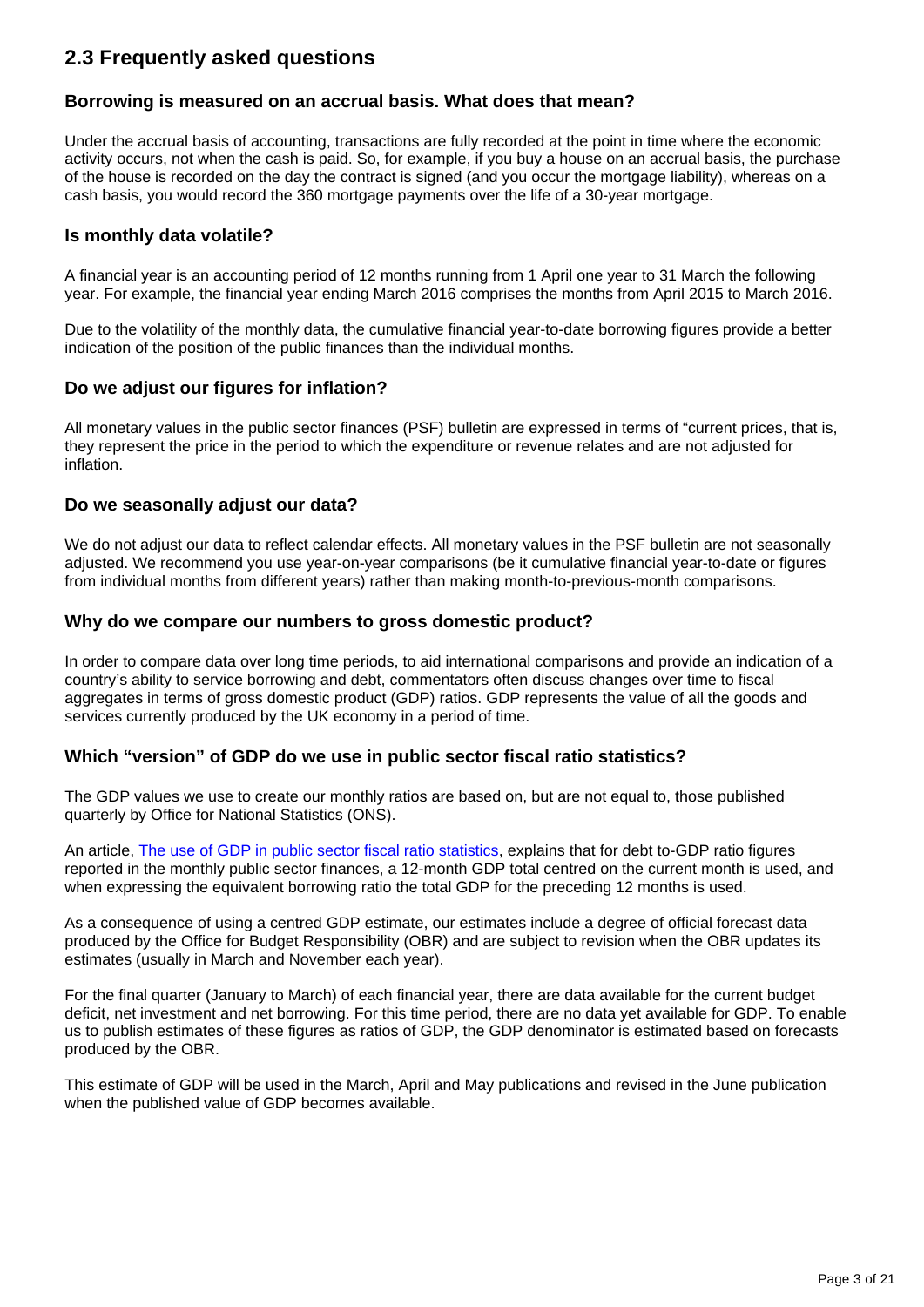## **How is the debt interest paid by the government affected by movements in the level of Retail Prices Index?**

Index-linked gilts, a form of government bond, are aligned to the Retail Prices Index (RPI). When the RPI rises, the value of index-linked gilts also rises. If the RPI should fall, the value would also fall. In this way, the returns to the investor from holding index-linked gilts are maintained in real terms – as measured by the RPI.

Taking £100 as the unit price for a gilt, an index-linked gilt will pay more than £100 at redemption if the RPI increases over the life of the gilt. Similarly, if the RPI increases over the life of the gilt each coupon payment (regular payments made whilst in possession of the gilt) will be higher than the previous one; while if the RPI were to decrease, a coupon payment could be lower than the previous one.

Both the uplift on coupon payments and the uplift on the redemption value are recorded as debt interest paid on an accruals basis by the government, so month-on-month there can be sizeable movements in payable government debt interest as a result of movements in the RPI.

While any RPI uplift will impact on accrued expenditure (as used in the calculation of borrowing), it will not be wholly and immediately reflected in the central government net-cash requirement. These movements are reflected in the government's liabilities, which will be realised as the existing stock of index-linked gilts is redeemed.

The RPI applied to index-linked gilts is typically lagged by three months (though some older gilts have an eightmonth lag). As a result of this lag, the amount central government spends on interest on its outstanding debt is typically low in March compared with the rest of the year. In January, prices are typically discounted (for example, due to January sales), so depressing the RPI and decreasing the uplift on index-linked gilts in March, three months later.

Time series of central government debt interest and the index-linked gilt capital uplift are available in Tables PSA6B and REC3, which accompany each release, or by [searching directly by series identifier](https://www.ons.gov.uk/).

# <span id="page-3-0"></span>**3 . Quality summary**

# **3.1 Important points**

- In the UK, the public sector consists of five six sub-sectors: central government, local government, public non-financial corporations, public sector pensions, the Bank of England and public financial corporations (or public sector banks).
- Due to the volatility of the monthly data, the cumulative financial year-to-date borrowing figures provide a better indication of the position of the public finances than the individual months.
- Each public sector finances (PSF) bulletin contains the first estimate of public sector borrowing for the most recent period and it is likely to be revised in later months as more data become available.
- All monetary values are expressed in terms of "current prices", that is, they represent the price in the period to which the expenditure or revenue relates and are not adjusted for inflation.
- All monetary values in the PSF bulletin are not seasonally adjusted; we recommend you use year-on-year comparisons (be it cumulative financial year-to-date or figures from individual months in different years) rather than making month-on-previous month comparisons.

# **3.2 What is the public sector?**

This section outlines the six sub-sectors that make up the UK public sector.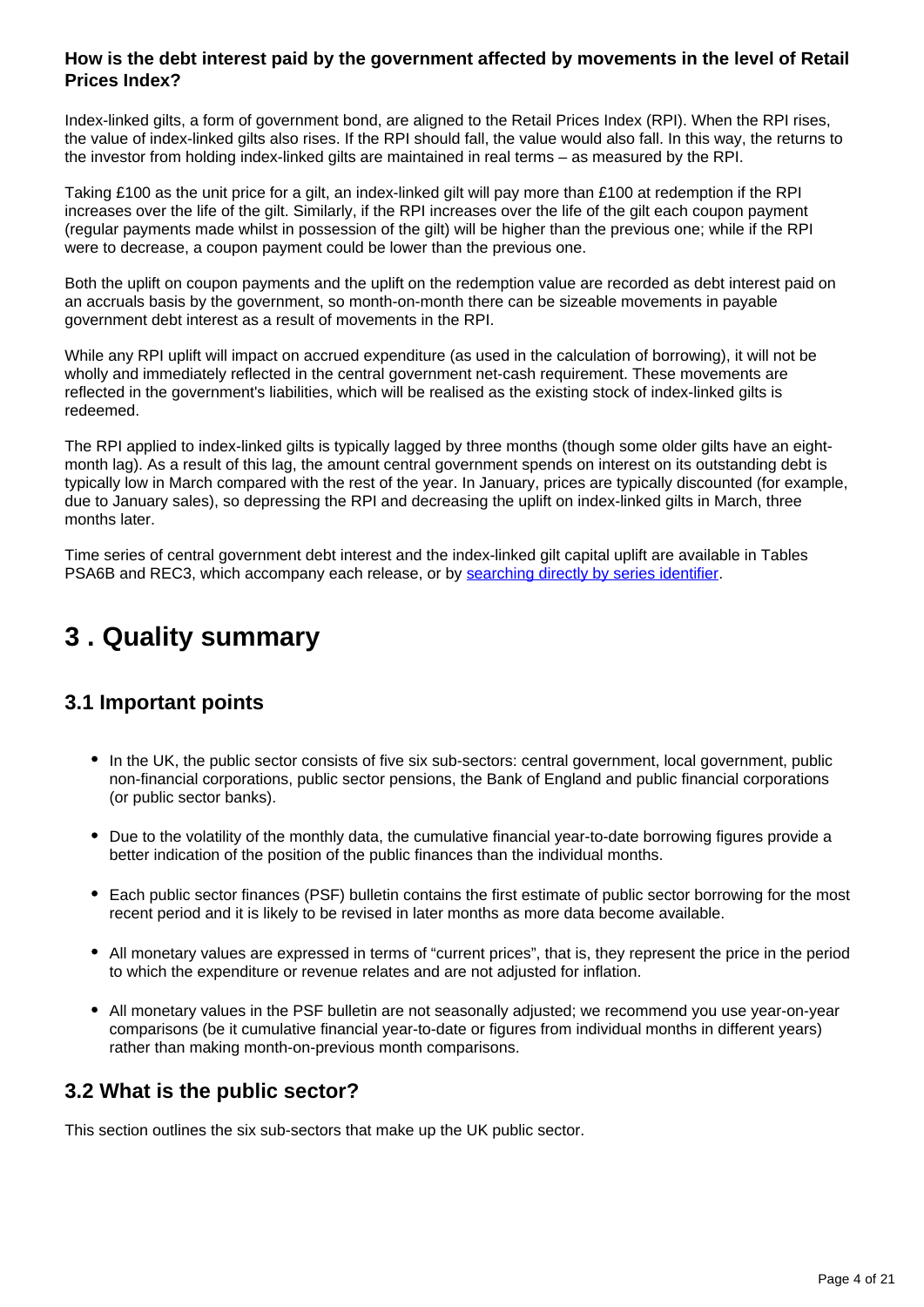## **Central government**

Central government oversees the nation's finance, commerce, national defence, foreign affairs and laws. In the UK, [central government consists](https://www.gov.uk/government/organisations) of 25 ministerial departments (such as HM Treasury and Department for Education), 20 non-ministerial departments (such as HM Revenue and Customs and UK Statistics Authority), along with many government executive agencies (such as Driver Vehicle Licencing Agency).

#### **Local government**

Local government is responsible for a range of public services for people and businesses in defined geographical areas. These include social care, many schools, housing and waste collection.

#### **Public corporations**

An institution is classified as a public corporation where it behaves like a commercial body but is controlled by central government, local government or other public corporations. Examples of public corporations include Channel 4 and the Civil Aviation Authority.

#### **Public sector pensions**

Within the public sector-funded pension schemes subsector, we record all the assets and liabilities of public sector pension funds along with those of the Pension Protection Fund.

Many public sector employee pensions are not held in ring-fenced funds but are paid directly from government revenue. These are known as unfunded pension schemes and the international rules we use do not recognise any liability for pensions within unfunded schemes.

To provide as much transparency around the public finances as possible we began (from June 2019) to publish [public sector finance statistics](https://www.ons.gov.uk/economy/governmentpublicsectorandtaxes/publicsectorfinance/datasets/internationalmonetaryfundsgovernmentfinancestatisticsframeworkinthepublicsectorfinancesappendixe) based on the [International Monetary Fund's government finance statistics](https://www.ons.gov.uk/economy/governmentpublicsectorandtaxes/publicsectorfinance/methodologies/internationalmonetaryfundsgovernmentfinancestatisticsframeworkinthepublicsectorfinances)  [framework](https://www.ons.gov.uk/economy/governmentpublicsectorandtaxes/publicsectorfinance/methodologies/internationalmonetaryfundsgovernmentfinancestatisticsframeworkinthepublicsectorfinances), which supports the inclusion of these liabilities.

### **Bank of England**

The [Bank of England](https://www.bankofengland.co.uk/) (BoE) is the central bank for the UK. It has a wide range of responsibilities, similar to those of most central banks around the world. It acts as the government's bank and the lender of last resort. It issues currency and, most importantly, it oversees monetary policy.

#### **Public sector banks**

During the global financial crisis in 2007, the UK government made a number of financial interventions to add stability to the banking sector. Due to these interventions, the government became the major shareholder in several UK banks, effectively nationalising them. We have published a timeline of UK government interventions in [the financial sector from 2007 to 2016](https://www.ons.gov.uk/methodology/methodologicalpublications/specificmethodology/economy/articles/ukgovernmentinterventionsinthefinancialsector2007to2016#oct-2016). As at July 2018, only the NatWest Group, previously known as the Royal Bank of Scotland Group remains classified to the public sector, with Lloyds Banks PLC returning to the private sector in March 2014.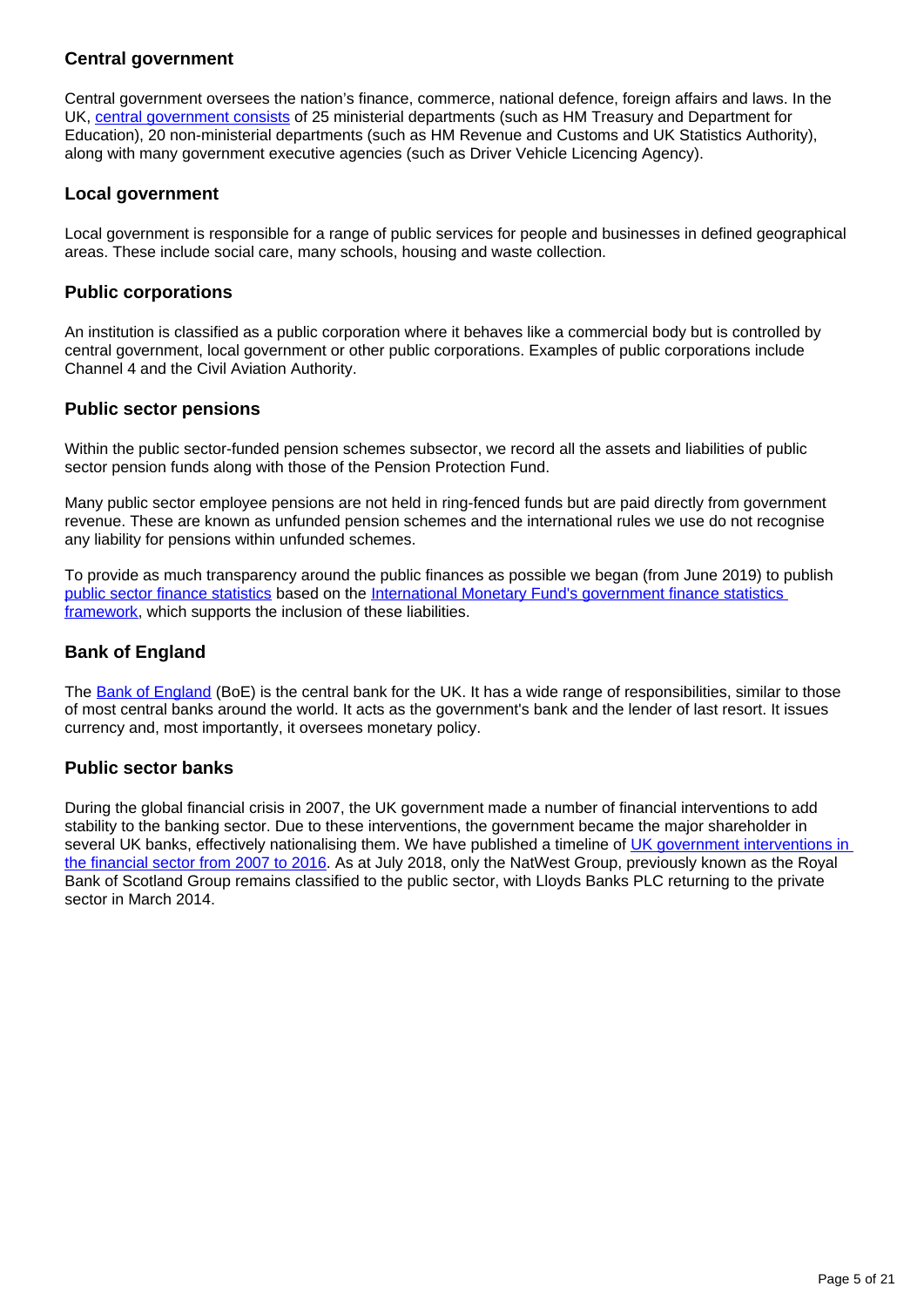# **3.3 Overview of public sector finances statistical bulletin**

Public sector finance (PSF) statistics for the UK are compiled and published monthly in the Public sector finances [statistical bulletin](https://www.ons.gov.uk/economy/governmentpublicsectorandtaxes/publicsectorfinance/bulletins/publicsectorfinances/previousReleases), which aims to provide users with an indication of the current state of the UK's fiscal position.

PSF statistics are published jointly by Office for National Statistics (ONS) and HM Treasury (HMT). Details of each organisation's [responsibilities and accountabilities \(PDF, 154KB\)](http://www.ons.gov.uk/ons/guide-method/method-quality/specific/economy/public-sector-finances/production-of-the-public-sector-finances-statistical-bulletin--responsibilities-and-accountabilities.pdf) are available.

The statistics in the PSF bulletin are designated as [UK National Statistics,](https://www.statisticsauthority.gov.uk/about-the-authority/uk-statistical-system/types-of-official-statistics/) which signifies that they are produced, managed and disseminated in accordance with the [Code of Practice for Statistics.](https://www.statisticsauthority.gov.uk/code-of-practice/)

The [UK Statistics Authority](https://www.statisticsauthority.gov.uk/) has a statutory duty to assess (and periodically reassess) all designated National Statistics against its Code of Practice. The Authority published an [assessment report for the PSF bulletin](https://www.statisticsauthority.gov.uk/publication/statistics-on-the-public-sector-finances/) in October 2015.

All statistical aggregates published in the bulletin are defined using national accounts concepts and rules.

ONS produces the UK National Accounts on an internationally comparable basis, in accordance with the [System](http://unstats.un.org/unsd/nationalaccount/sna2008.asp)  [of National Accounts 2008: SNA 2008](http://unstats.un.org/unsd/nationalaccount/sna2008.asp) and the [European System of Accounts 2010: ESA 2010](http://ec.europa.eu/eurostat/web/esa-2010).

The SNA and ESA guidelines are updated periodically and since 2014 we have compiled PSF data with reference to the most recent guidance, [ESA 2010,](http://ec.europa.eu/eurostat/web/esa-2010) which is supplemented by the [Manual on Government Deficit](http://ec.europa.eu/eurostat/web/products-manuals-and-guidelines/-/KS-GQ-16-001)  [and Debt.](http://ec.europa.eu/eurostat/web/products-manuals-and-guidelines/-/KS-GQ-16-001) These European texts are consistent with the United Nations [System of National Accounts: SNA 2008,](http://unstats.un.org/unsd/nationalaccount/sna2008.asp)  [used across the world.](http://unstats.un.org/unsd/nationalaccount/sna2008.asp)

## **3.4 What are our main measures?**

Unless otherwise stated, the figures quoted in the public sector finances bulletin exclude public sector banks (referred to as "ex" measures), as the reported position of debt (and to a lesser extent borrowing) would be distorted by the inclusion of such institutions. This is because government does not need to borrow to fund the debt of public sector banks, nor would surpluses achieved by these institutions be passed on to government, other than through any dividends paid as a result of government equity holdings.

The main fiscal measures reported each month in the bulletin are summarised in this section.

#### **Public sector current budget deficit (PSCB ex)**

The public sector current budget deficit (PSCB ex) is the amount by which current expenditure and depreciation on capital assets together exceed current receipts. In simple terms, it can be thought of as the borrowing required to fund the day-to-day activities of the public sector. PSCB ex does not include any spending relating to net investment, such as that on infrastructure.

For periods in which receipts exceed current expenditure and depreciation combined, there is a PSCB surplus rather than a deficit. The deficit or surplus is calculated on an accruals basis in accordance with ESA 2010. This means transactions are fully recorded at the point in time where the economic activity occurs, not when the cash is paid.

#### **Public sector net borrowing (PSNB ex)**

Public sector net borrowing (PSNB ex) includes spending relating to net investments, such as that on infrastructure, as well as the day-to-day spending as reported in PSCB ex.

PSNB ex represents the amount by which total spending (both current expenditure and net investment) exceeds total receipts (including net capital transfers). Many commentators refer to the level of PSNB ex as simply "the deficit". As with PSCB ex, measurement of PSNB ex is on an accruals basis.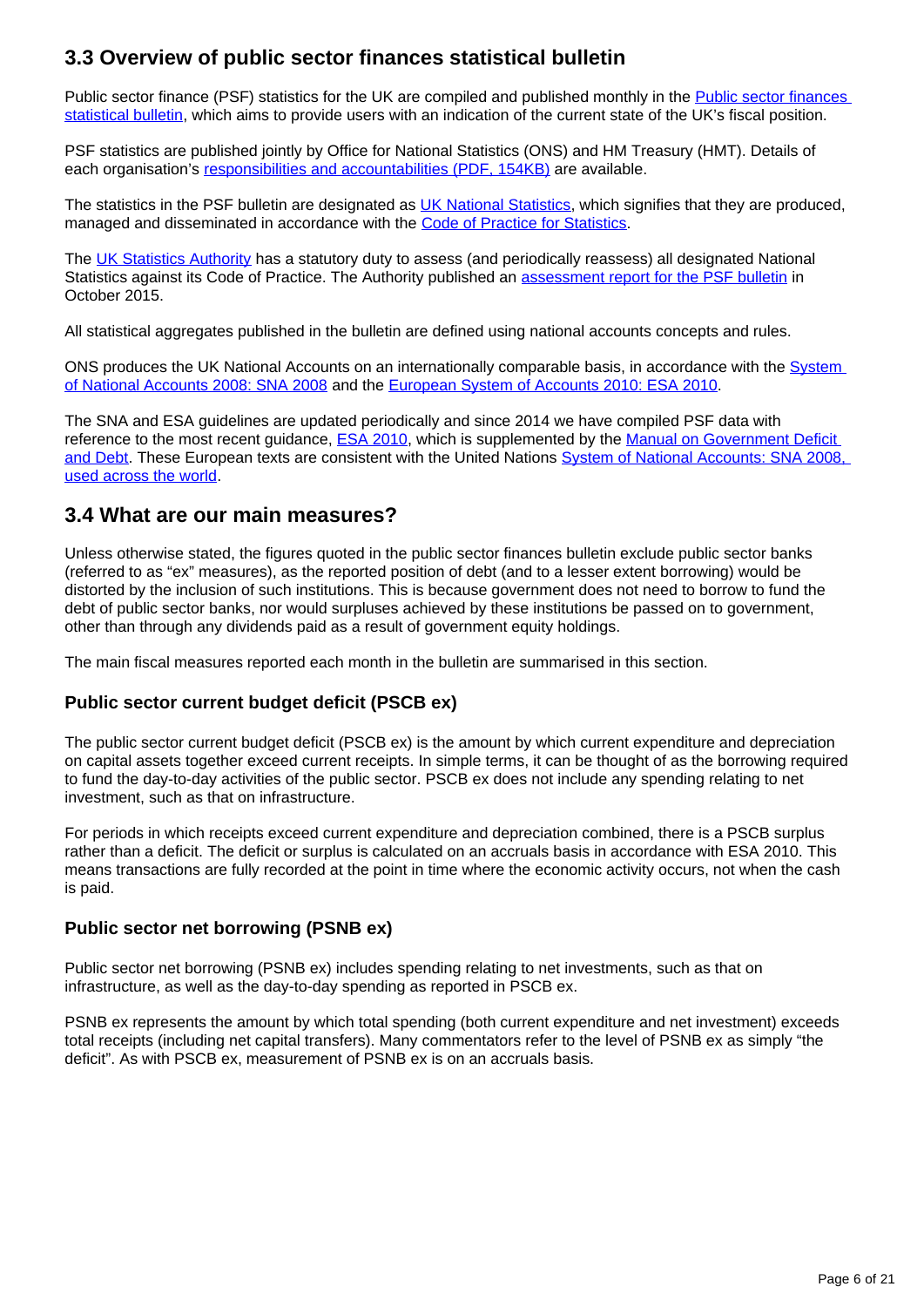## **Public sector net debt (PSND ex)**

Public sector net debt (PSND ex) comprises the level of accumulated public sector financial liabilities (in the form of loans, debt securities, deposit holdings and currency) less its liquid financial assets (mainly foreign exchange reserves and cash deposits), with both measured at face or nominal value. Many commentators refer to the level of public sector net debt as "the national debt".

Public sector net debt is often presented as a percentage of gross domestic product (GDP), which makes comparisons over time and with different countries more meaningful. Debt accumulates over time, with each successive deficit usually adding to the net debt.

In the [2021 Autumn Budget and Spending Review](https://www.gov.uk/government/publications/autumn-budget-and-spending-review-2021-documents), the government published its Charter for Budget [Responsibility: autumn 2021 update](https://www.gov.uk/government/publications/charter-for-budget-responsibility-autumn-2021-update), which cites public sector net debt excluding the Bank of England (PSND ex BoE) – removing the liquid assets and liabilities held on the BoE's balance sheet from PSND ex – as a key measure.

#### **Public sector net cash requirement (PSNCR ex)**

The public sector net cash requirement (PSNCR ex) is a cash measure closely related to PSNB ex (an accrued measure). It represents the amount of cash needed by the public sector to meets its financial obligations.

Public sector net cash requirement predates the current ESA and national accounts accruals-based public finances statistics. Before the adoption of public sector net borrowing as the government's main deficit aggregate, the public sector net cash requirement was known as the borrowing requirement.

## **Public sector net financial liabilities (PSNFL ex)**

Public sector net financial liabilities excluding public sector banks (PSNFL ex) is a comprehensive measure of the public sector balance sheet, capturing a wider range of financial assets and liabilities than recorded in PSND ex.

PSNFL ex is very similar to the national accounts concept of public sector net financial worth (PSNFW), albeit that they are expressed with opposite signs. The notable difference between the two aggregates is that, in PSNFL ex, the deposit, loan and debt security liabilities are recorded at face value, whereas in PSNFW these assets and liabilities are recorded at market value.

# **3.5 Uses and users of the public sector finances data**

Public sector finances (PSF) statistics and related data on government finances are vital inputs to the policy and forecasting work of HM Treasury (HMT) and the Bank of England (BoE), as well as the official forecasts produced by the Office for Budget Responsibility (OBR). In particular, the main fiscal aggregates outlined above are used by HMT and OBR to monitor progress against fiscal forecasts and provide the baseline for the OBR's forecast.

The Debt Management Office (DMO) is both a supplier of data inputs and a user of public sector finances statistics. Its responsibilities include debt and cash management for the UK government, lending to local authorities and managing certain public sector funds. It monitors the fiscal measures presented in the PSF bulletin, principally CGNCR, to inform its decisions relating to debt and cash management.

Prior to the end of the transition period following the UK's exit from the EU on 31 January 2020, the UK supplied the European Commission with a sub-set of public sector finances statistics (covering central and local government only), used to monitor performance against the Maastricht Treaty and the [Stability and Growth Pact](http://ec.europa.eu/economy_finance/economic_governance/sgp/index_en.htm) through the excessive deficit procedure (EDP). The rules governing the new relationship between the EU and UK took effect on 1 January 2021, after which the UK stopped supplying Eurostat with EDP data.

Several of the datasets previously supplied to the European Commission are now supplied directly to international bodies such as the International Monetary Fund (IMF) and the Organisation for Economic Cooperation and Development (OECD), which assess the performance of national economies and make policy recommendations to foster global growth and economic stability.

Through research and feedback, we have identified a broad range of additional users and uses of public sector finances statistics. Examples include: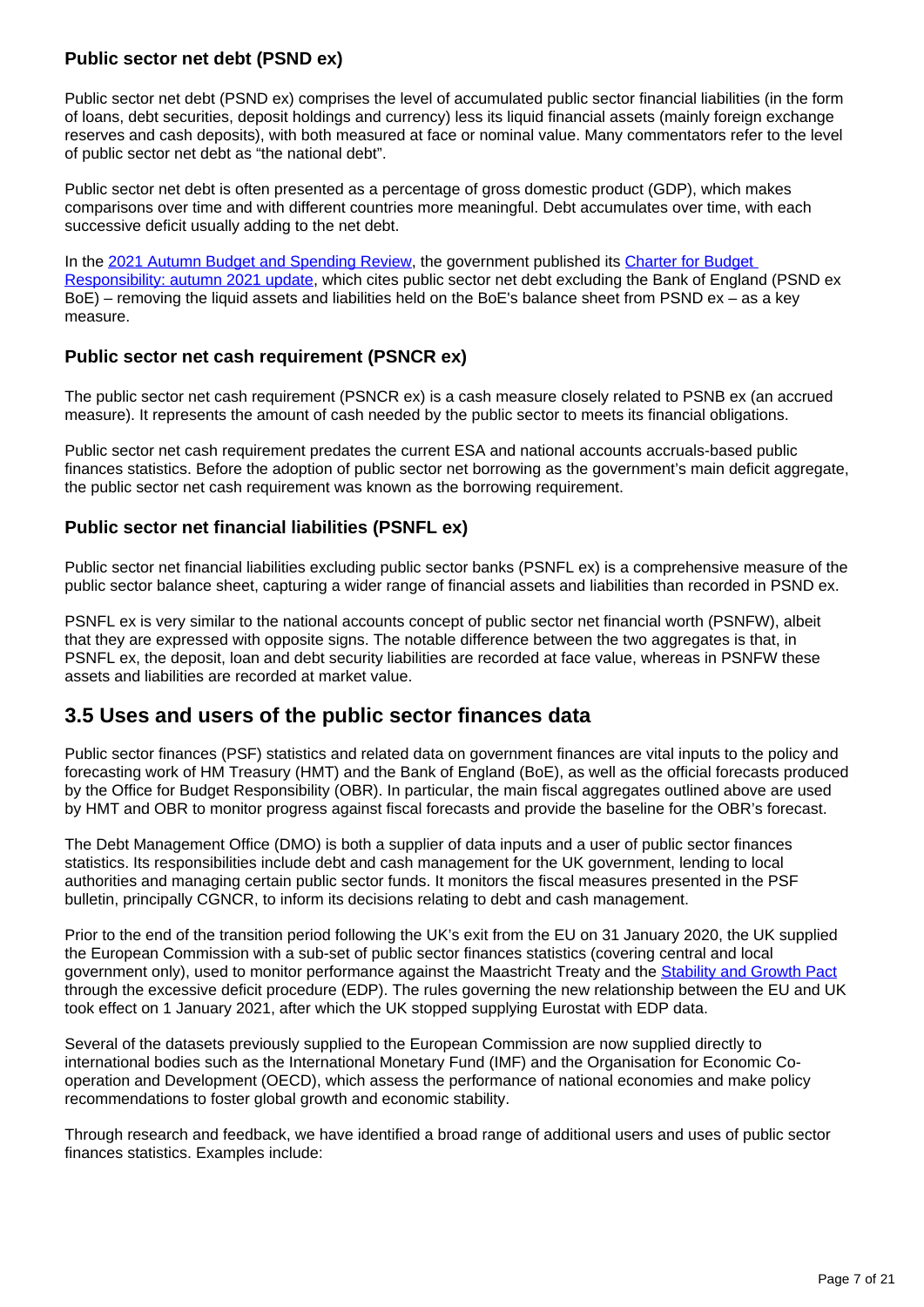- UK-based research and analytical organisations such as: the Institute for Fiscal Studies (IFS) and the National Institute for Economic and Social Research (NIESR), which use the data as input into their assessments of economic performance and sustainability; and the House of Commons Library, which provides impartial information and research services for Members of Parliament and their staff in support of their parliamentary duties
- members of the general public, who may use the (headline) statistics to assess UK fiscal performance and the implications for their own well-being and investment decisions
- commercial analysis and research bodies, such as CEIC Data Co. Limited, FactSet and Timetric, who analyse data on behalf of their clients
- news-focused media organisations, such as Thomson Reuters, Bloomberg, the Economist and the national newspapers, which use the statistics and associated commentary to deliver headlines and underlying narratives
- rating agencies such as Standard and Poor's, Moody's and Fitch, which issue credit ratings for the debt of governments and both private and public corporations; additionally, they utilise public sector finances statistics in risk analysis to provide investment advice to clients
- academics, who use data primarily for economic and financial analyses, which typically underpin articles for academic journals or other publications

## **3.6 Coverage**

The statistics presented in the monthly public sector finance statistical bulletin cover the entire UK. This section outlines our main data sources and coverage by sub-sector.

## **Central government**

Monthly data are collected from government departments (such as HM Treasury and HM Revenue and Customs), along with government executive agencies (such as Driver Vehicle Licencing Agency and Bank of England). Some taxes such as Landfill and Stamp Duty (on land and property) have been partially devolved. In these cases the Scottish taxes are reported by HM Treasury, while the [Welsh](https://beta.gov.wales/welsh-revenue-authority) components are directly sourced from Welsh [Revenue Authority.](https://beta.gov.wales/welsh-revenue-authority)

#### **Local government**

Detailed annual returns of expenditure and income for England are compiled by local government bodies and collected by the **[Department for Levelling Up, Housing and Communities](https://www.gov.uk/government/organisations/department-for-levelling-up-housing-and-communities) (DLUHC)**. Data for the devolved administrations are sourced directly from [Scottish Government](http://www.gov.scot/) and [Welsh Government](http://gov.wales/?lang=en), with summary data compiled for [Northern Ireland.](http://www.northernireland.gov.uk/)

#### **Public corporations**

Data for many public corporations are sourced from HM Treasury's (HMT) Whole of Government Accounts (WGA). Data for any public corporations that are not included in WGA are extracted from the audited data presented in the corporation's annual reports.

As from the end of August 2020, all housing associations within devolved administrations have been classified to the private sector and therefore not included within the Public Corporations sector, from the point they were classified as not being on Public Corporation balance sheet.

#### **Bank of England**

Data covering the regular activities of the Bank of England are largely sourced from their published annual reports, though data covering deposits and the Exchange Equalisation Account (holding the country's reserves of foreign currencies, gold, and special drawing rights (SDR) held at the International Monetary Fund) are supplied directly by the Bank.

Bank of England supplies us with data to enable us to measure the activity of The Bank of England Asset Purchase Facility Fund, including the Term Funding Scheme.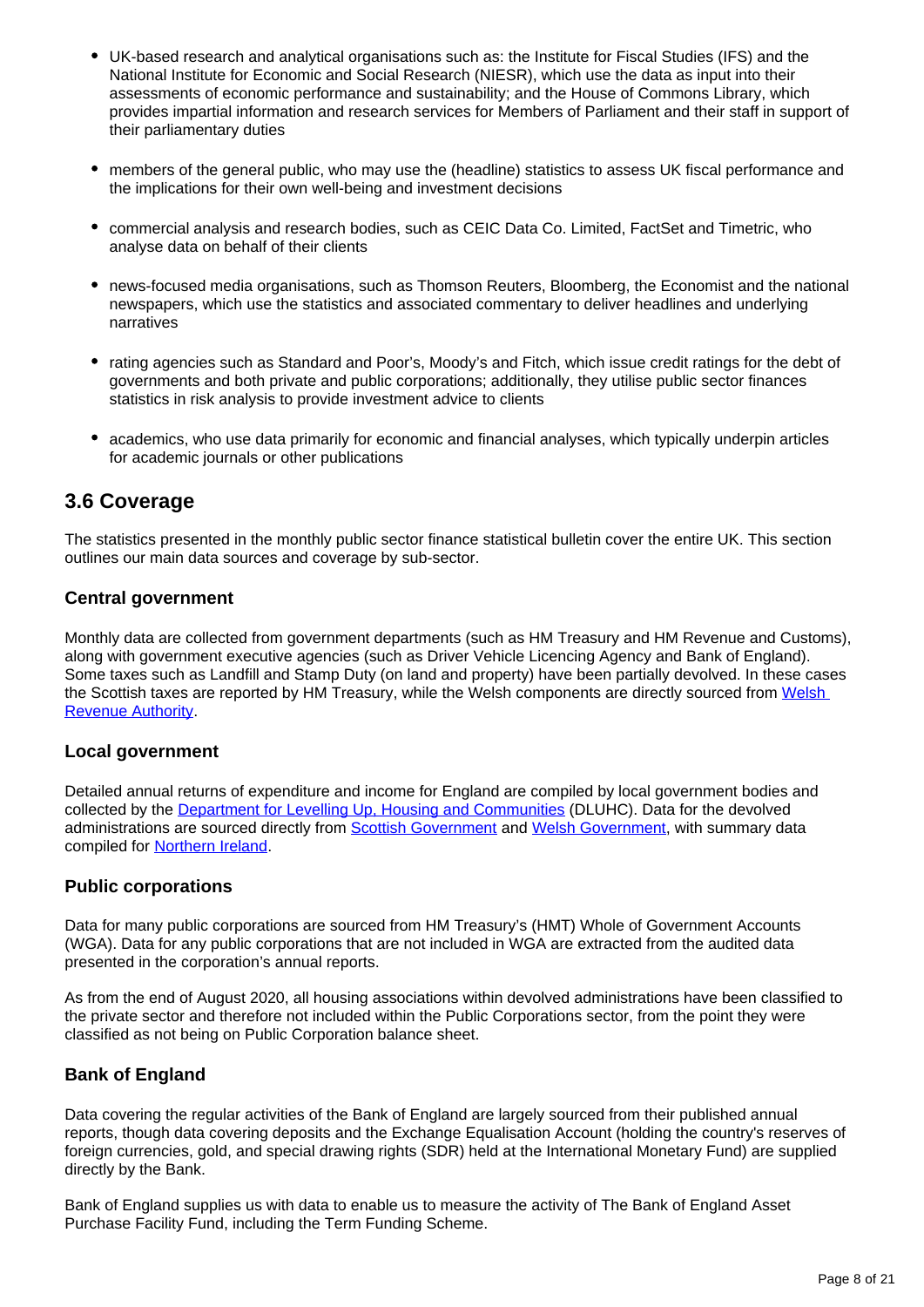#### **Public-funded pension schemes**

Data covering public-funded pension schemes and the pension protection fund are largely derived from published annual reports. These data are adjusted to transfer them onto a statistical basis, which specifically affects the discount rate used to value the liabilities, and supplemented with the data from an ONS survey of pension schemes.

#### **Public sector banks**

Bank of England supply us with both balance sheet and profit and loss account data covering the public sector banks (now only the NatWest Group) to enable us to estimate their net borrowing, net cash requirement and net debt.

## **3.7 Strengths and limitations of public sector finance data**

#### **Availability of data – time series for main measures**

Generally the dataset underlying the calculation of public sector net borrowing is only available as a monthly time series from April 1997 to date as a part of [Public sector finances tables 1 to 10: Appendix A](https://www.ons.gov.uk/economy/governmentpublicsectorandtaxes/publicsectorfinance/datasets/publicsectorfinancesappendixatables110).

Data prior to April 1997 are available in our supplementary data release **Public sector finances borrowing by sub**[sector](https://www.ons.gov.uk/economy/governmentpublicsectorandtaxes/publicsectorfinance/datasets/publicsectorfinancesborrowingbysubsector). These time series are available as a quarterly time series back to 1946.

Data prior to April 1997 are not regularly updated and are sourced from historic data files. Where unavailable, some sub-components are estimated to complete the matrix presentation.

Public sector net debt is available as a monthly time series from March 1993 to date. Prior to March 1993, we only estimate net debt annually as at the March of each year, extending back to March 1975. Again, data prior to April 1997 are not regularly updated and are sourced from historic data files.

In their [Public sector finances databank,](https://obr.uk/data/) the Office for Budget Responsibility (OBR) publish historic data estimates, though these data should only be used as a broad historical estimate of public sector net debt as its definitions may not be consistent with the current ESA 2010 definitions.

#### **Availability of data – published detail underlying the main measures**

A breakdown of central government net borrowing is provided in **[Table PSA6B](https://www.ons.gov.uk/economy/governmentpublicsectorandtaxes/publicsectorfinance/datasets/publicsectorfinancesappendixatables110)** of the monthly bulletin. Further, Table PSA6D provides a breakdown of receipts, PSA6E provides a breakdown of current expenditure and PSA6F provides a breakdown of net investment (capital expenditure).

Each month the public sector statistical bulletin provides a breakdown of public sector income (including the major taxes) in [Public sector current receipts: Appendix D.](https://www.ons.gov.uk/economy/governmentpublicsectorandtaxes/publicsectorfinance/datasets/appendixdpublicsectorcurrentreceipts)

We currently provide a breakdown of expenditure, through [ESA Table 11: General government annual expenditure](https://www.ons.gov.uk/economy/governmentpublicsectorandtaxes/publicspending/datasets/esatable11annualexpenditureofgeneralgovernment) . These data are broken down by function using the Classification of Functions of Government (COFOG), for [central government](https://www.ons.gov.uk/economy/governmentpublicsectorandtaxes/publicspending/datasets/esatable11annualexpenditureofcentralgovernment), [local government](https://www.ons.gov.uk/economy/governmentpublicsectorandtaxes/publicspending/datasets/esatable11annualexpenditurelocalgovernment) and [general government](https://www.ons.gov.uk/economy/governmentpublicsectorandtaxes/publicspending/datasets/esatable11annualexpenditureofgeneralgovernment). Eurostat have published a note [Glossary:](http://ec.europa.eu/eurostat/statistics-explained/index.php?title=Glossary:Classification_of_the_functions_of_government_(COFOG))  [Classification of the functions of government \(COFOG\)](http://ec.europa.eu/eurostat/statistics-explained/index.php?title=Glossary:Classification_of_the_functions_of_government_(COFOG)) explaining the definitions and codes associated with these tables.

# <span id="page-8-0"></span>**4 . Quality characteristics of the public sector finances data**

## **4.1 Accuracy and reliability**

In publishing monthly estimates, it is necessary that a range of different types of data sources are used. A summary of the different sources used and the implications this has for data revisions is provided in the report [Sources summary and their timing.](http://webarchive.nationalarchives.gov.uk/20160105160709/http:/www.ons.gov.uk/ons/guide-method/method-quality/specific/economy/public-sector-statistics/index.html) This section considers the data quality of each of the five sub-sectors making up the public sector.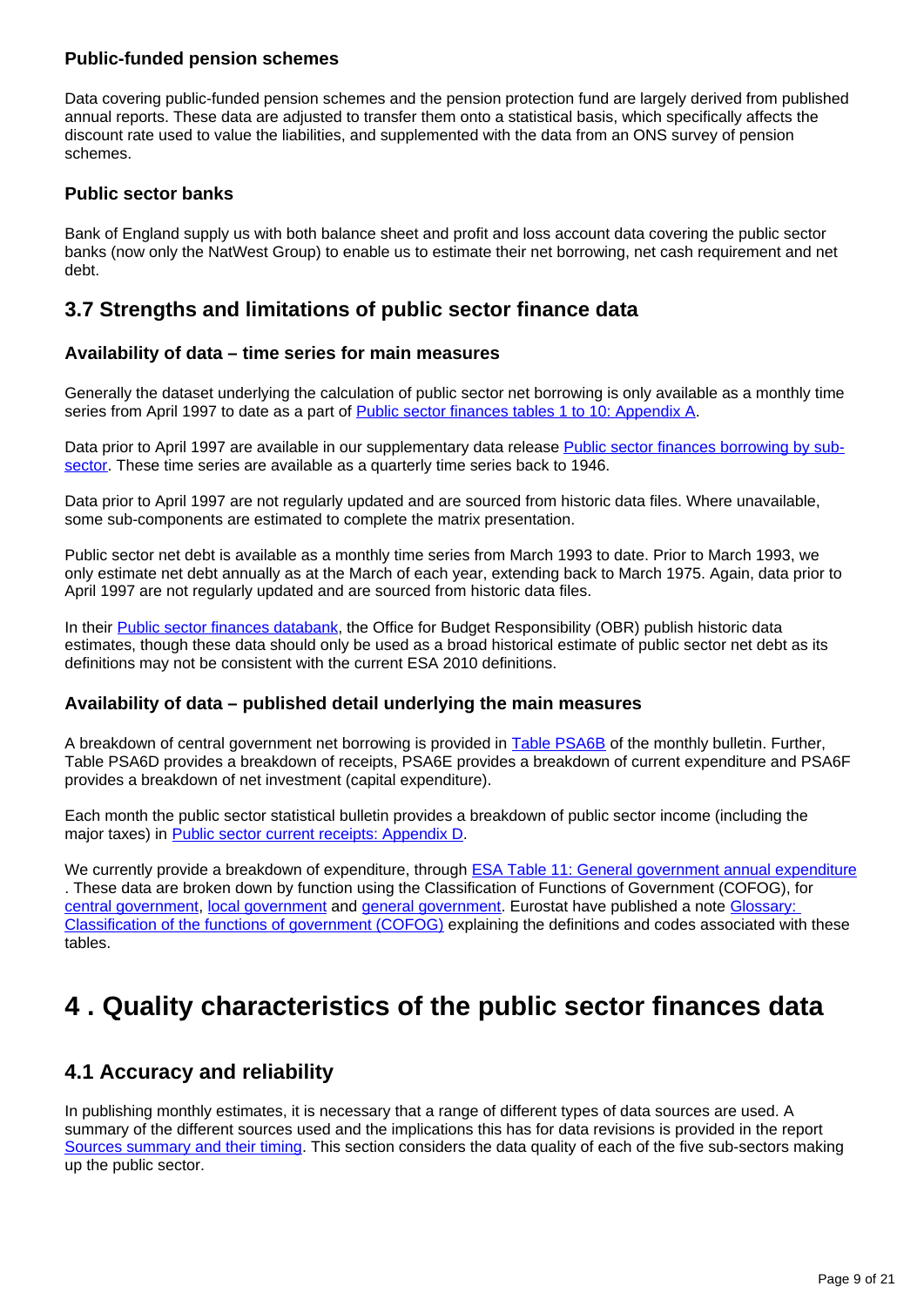### **Central government**

Central government expenditure data is reported via the Online System for Central Accounting and Reporting (OSCAR) system. Data generally go through various stages of refinement during the current financial year and beyond. Typically, this evolution comprises four stages. Adjustments to the data may be made during any stage, resulting in revisions to estimates previously published in the Public sector finances (PSF) bulletin.

#### **Stage one**

Each month, departments submit to OSCAR a monthly profile of spending for the current financial year. This includes estimates of actual spend for completed months (outturn) and forecasts for future months. In subsequent data supplies, departments can provide updated estimates for any month, which tends to lead to frequent and sometimes significant revisions to the estimates published in the bulletin.

Some departments are more likely to revise their data than others. This may be due to a department falling into either of the following categories:

- an arrears reporter: some departments report their expenditure in arrears; the latest data reported in the bulletin through the year are not an estimate of actual spending but rather a forecast
- subject to non-standard reporting arrangements: some bodies, whose data are amalgamated into departmental OSCAR returns, provide updated data on a quarterly rather than monthly basis; these are typically arms-length bodies associated with departments, such as NHS Trusts and Foundation Trusts (whose data are subsumed within the Department of Health and Social Care's return)

#### **Stage two**

Following the completion of the financial year, in July, HM Treasury's (HMT's) annual [Public spending statistics](https://www.gov.uk/government/collections/national-statistics-release) are published. These are based on most departments' audited resource accounts and so departments update their full-year expenditure estimates (but not their monthly profile) for this publication.

#### **Stage three**

The full-year estimates are updated for the autumn update of HMT's Public spending statistics. Additionally, there may also be revisions due to:

- departments who missed the July deadline for the initial Public spending statistics publication
- new data, changes or corrections that weren't reflected in the July update
- methodology updates

#### **Stage four**

In the February following the end of the financial year, the winter update of HMT's Public spending statistics is published. Usually, this will incorporate the finalised, audited accounts of the devolved administrations along with those of any outstanding departments, including outturn data for academies.

A number of "national accounts" adjustments are made to the OSCAR data. These adjustments may be made for several possible reasons including the following:

- conceptual framework differences
- error corrections
- different approaches to the estimation of depreciation

The most significant revisions generally occur within stages one and two. Revisions resulting from updates at stages three and four are often not material.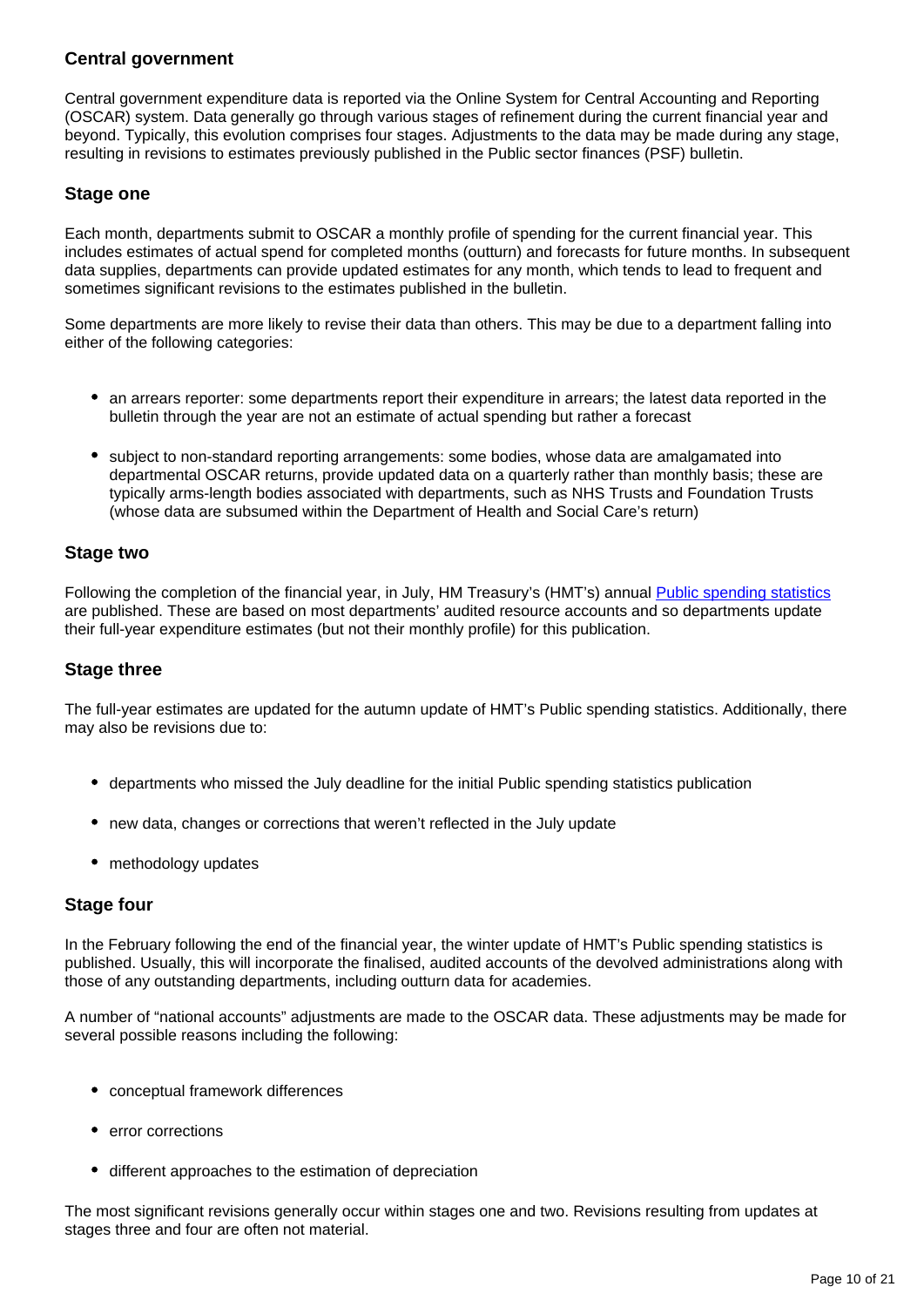## **Local government**

Most local government data are annual, relating to financial years (April to March). Detailed annual returns of expenditure and income are compiled by local government bodies and collected by the Department for Levelling [Up, Housing and Communities](https://www.gov.uk/government/organisations/department-for-levelling-up-housing-and-communities) (DLUHC), [Scottish Government](http://www.gov.scot/) and [Welsh Government.](http://gov.wales/?lang=en) Summary data are compiled for [Northern Ireland.](http://www.northernireland.gov.uk/)

The most detailed returns are collected from local authorities at two stages for any given financial year: budget and outturn. Revisions to data are expected between these stages because plans and priorities change, and because some items of receipts and spending are unpredictable. Outturn data collected for England and Scotland are released in two phases; provisional and final outturn. This can lead to some minor updates due to changes at the final auditing stage.

For England, Scotland and Wales, data for the current financial year are based on local government budgets.

In recent years, planned expenditure initially reported in local authority budgets has systematically been higher than the final outturn expenditure reported in the audited accounts. We therefore include adjustments to reduce the amounts reported at the budget stage. Each monthly [public sector finance bulletin](https://www.ons.gov.uk/economy/governmentpublicsectorandtaxes/publicsectorfinance/bulletins/publicsectorfinances/previousReleases) contains the latest over /underspend adjustments applied to our local government dataset.

#### **Public corporations**

Data for financial years for most public corporations are sourced from HM Treasury's (HMT) Whole of Government Accounts (WGA). Data for any public corporations that are not included in WGA are extracted from the public corporation's annual reports.

## **Bank of England**

Data covering many of the regular activities of the Bank of England (BoE) are largely sourced from their published annual reports, hence recent data are best estimates and liable to revision. For example, in June 2018, BoE published their [Annual Report and Accounts](https://www.bankofengland.co.uk/-/media/boe/files/annual-report/2017/boe-2017) covering the period 1 March 2017 to 28 February 2018. These data replaced previous estimates and were used to inform forecasts of future data.

Data covering deposits and the Exchange Equalisation Account are supplied directly by the Bank on a monthly basis and are subject to little or no revision.

#### **Public sector banks**

Bank of England supply us with both balance sheet and profit and loss account data covering the public sector banks. These data are supplied to us twice a year; data provided to us around February covers January to June of the previous year with data covering July to December being supplied around August. These data are supplied to us on a national accounts basis and so will not be directly comparable to those published by the banks themselves. Further, to avoid disclosure, these data are smoothed across the six months they represent.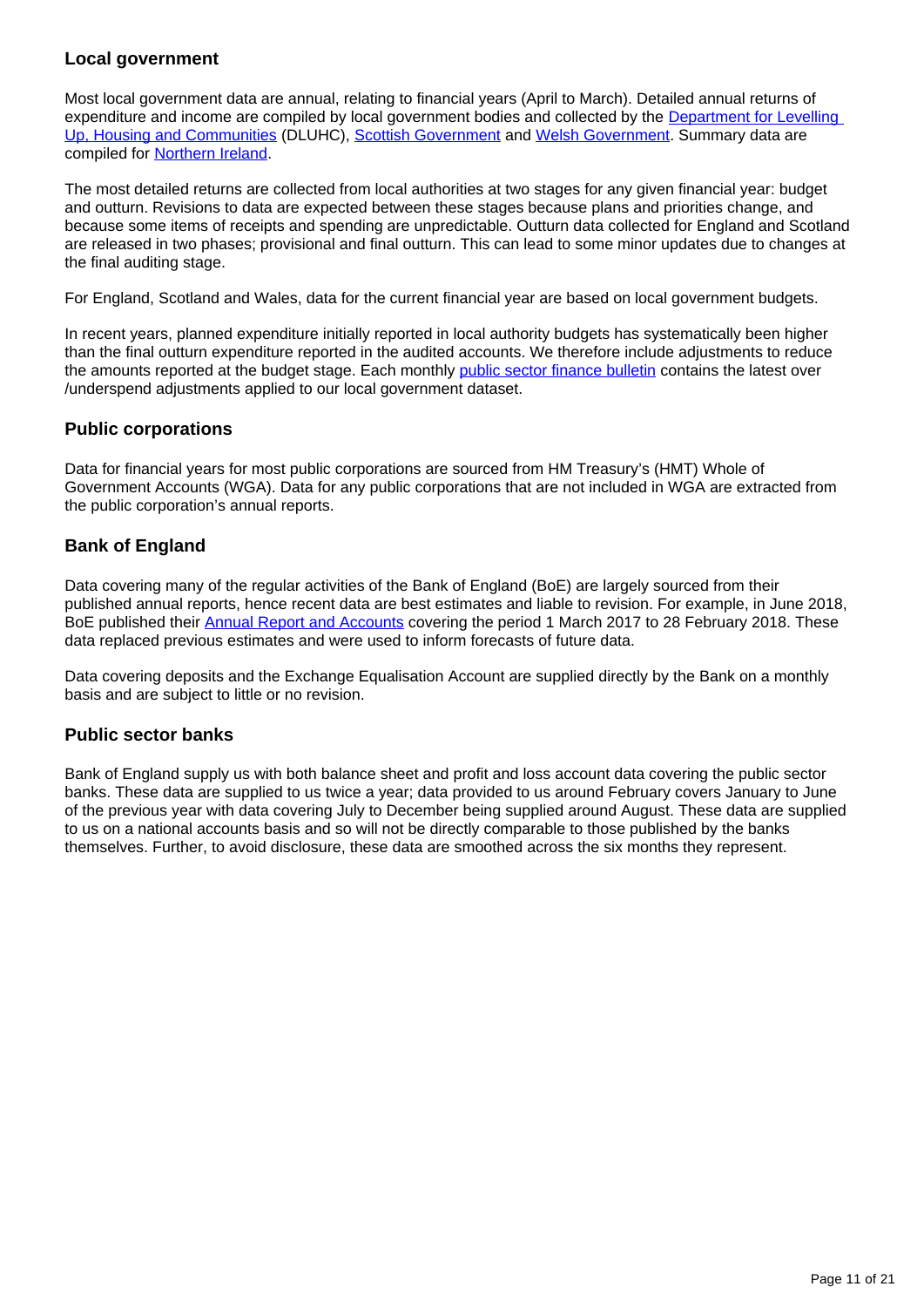# **4.2 Output quality**

## **Are our figures likely to change over time?**

Each PSF bulletin contains the first estimate of public sector borrowing for the most recent period and is likely to be revised in later months as more data become available.

The data for the latest month of every release contain some forecast data. The initial outturn estimates for the early months of the financial year, particularly April, contain more forecast data than other months, as profiles of tax receipts, along with departmental and local government spending are still provisional. This means that the data for these months are typically more prone to revision than other months and can be subject to sizeable revisions in later months.

In addition to those that stem from updated data sources, revisions can also result from methodology changes. An example of the latter is the changes that were due to the introduction of improved methodology for the recording of Corporation Tax, Bank Corporation Tax Surcharge receipts and Bank Levy implemented in the PSF estimates released in February 2017.

[Appendix F:](https://www.ons.gov.uk/economy/governmentpublicsectorandtaxes/publicsectorfinance/datasets/appendixgrevisionstothefirstreportedestimateoffinancialyearendpublicsectornetborrowingexcludingpublicsectorbanksbysubsector) Revisions to the first reported estimate of financial-year-end public sector net borrowing (excluding public sector banks) by sub-sector; summarises revisions to the first estimate of public sector borrowing (excluding public sector banks) by sub-sector for the last six financial years. Revisions are shown at 6 and 12 months after year end.

We have published an article, [Public Sector Finances – Sources summary and their timing \(PDF, 22KB\)](https://www.ons.gov.uk/file?uri=/economy/governmentpublicsectorandtaxes/publicsectorfinance/methodologies/publicsectorfinancespsf/publicsectorfinancessourcessummaryandtheirtiming15jul13tcm77318837.pdf), which provides a brief summary of the different sources used and the implications of using those data in the monthly PSF statistical bulletin.

## **What is our revisions policy?**

The [PSF statistical bulletin](http://www.ons.gov.uk/ons/rel/psa/public-sector-finances/index.html) aims to present the most up-to-date information available for all time periods in its fiscal measures. It employs an open revisions policy, in that revisions as a result of improved data or new methodology are included at the earliest opportunity and applied for all time periods (post March 1997) affected.

The [Public sector finances revision policy](http://www.ons.gov.uk/methodology/methodologytopicsandstatisticalconcepts/revisions/revisionspoliciesforeconomicstatistics) provides information of when users should expect to see methodological and data-related revisions.

Our [Monthly statistics on the public sector finances: a methodological guide](https://www.ons.gov.uk/economy/governmentpublicsectorandtaxes/publicsectorfinance/methodologies/monthlystatisticsonthepublicsectorfinancesamethodologicalguide#toc) explains the data sources and data quality issues used to produce the published monthly estimates for the central government, local government and public corporations sectors. It provides examples of how the data from these sources evolve over time.

#### **Do classification decisions cause revisions?**

Classification decisions applied retrospectively or large events affecting the public sector finances are described and the impact included in the PSFbulletin. This allows users to assess the impact of changes in the datasets beyond data revisions.

#### **Do errors cause revisions?**

It is important to note that revisions do not occur as a result of errors; errors lead to corrections and are identified as such when they occur. Any changes in data due to errors are reported and corrected at the earliest opportunity.

In cases where an error is significant enough to impact on the messages laid out in the monthly statistical bulletin (such as miscalculations) or to cause confusion to users (such as mislabeled tables or graphs) we would republish the corrected data as soon as it is available and issue a correction notice.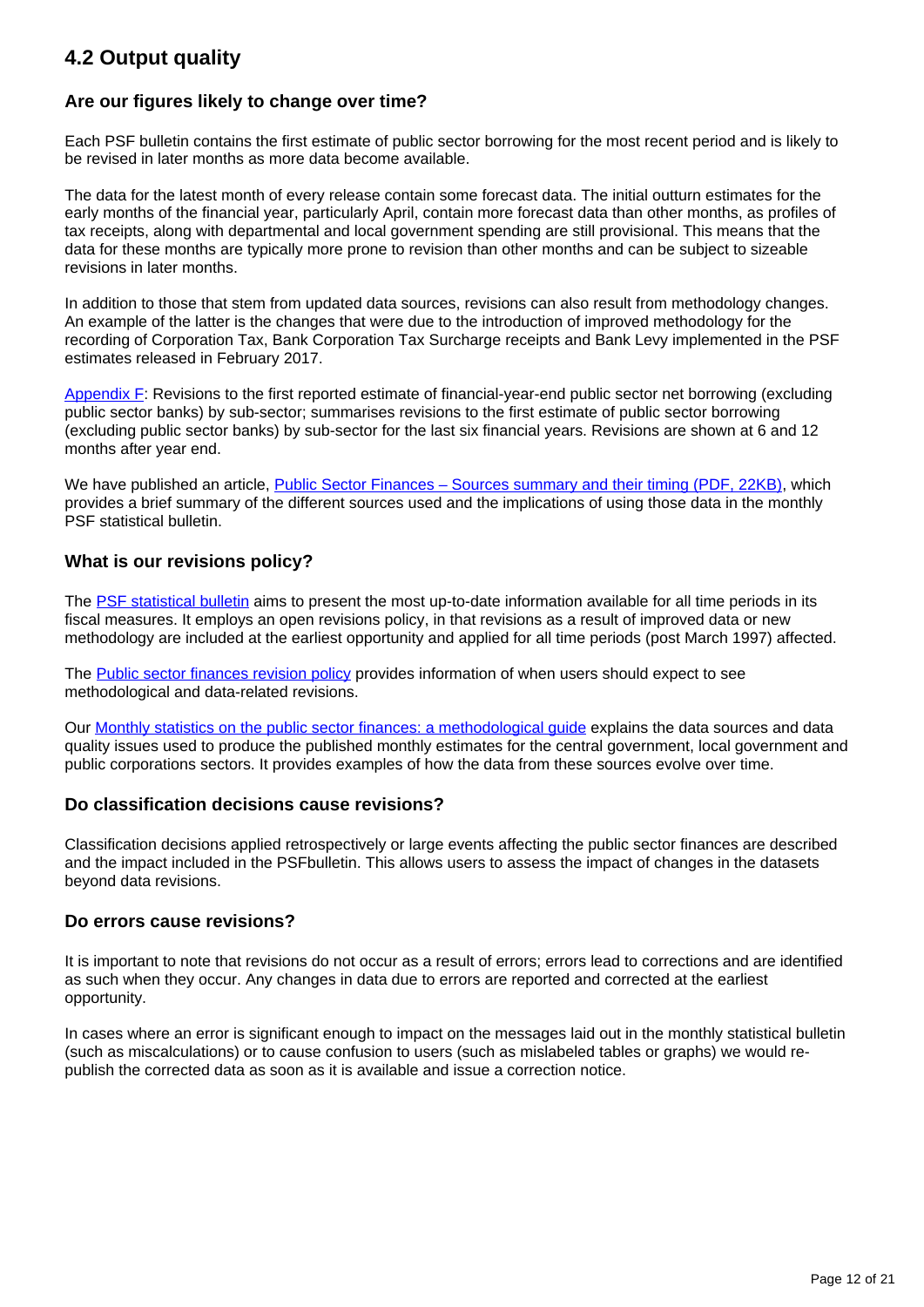# **4.3 Coherence and comparability**

## **Comparability with other publications of tax data**

This section discusses the differences in the presentation and reported values of tax receipts between Office for National Statistics (ONS) and HM Revenue and Customs (HMRC) publications, with the focus on the three of the largest tax headings: Value Added Tax (VAT), Corporation Tax and Income Tax.

The public sector finances are produced in accordance with the standards set out in the European System of Accounts 2010: ESA 2010. This is important to consider when comparing statistics in public sector finances with HMRC [Tax Receipts and National Insurance contributions for the UK](https://www.gov.uk/government/statistics/hmrc-tax-and-nics-receipts-for-the-uk).

ESA 2010 guidance states that all transactions recorded in the national accounts should be on an accruals basis, that is, allocated to the period in which the underlying economic activity takes place. This timing is generally easy to identify with expenditure as this is managed on an accruals basis by government departments; however, this timing can be more difficult to identify with tax revenue. As such, in the UK public sector finances, in line with ESA 2010 guidance on recording, accruals are estimated using time-adjusted cash data from HMRC's administrative systems. Often, this time-adjustment attempts to account for the payment schedules in place and the timing of cash receipts.

HMRC's [Tax Receipts and National Insurance contributions for the UK](https://www.gov.uk/government/statistics/hmrc-tax-and-nics-receipts-for-the-uk) publication is based only on the timing of cash receipts and not "time-adjusted cash" as in the headline public sector finances statistics. Cash receipts for some of the same taxes are published in table PSA7D in the [monthly public sector finances statistical bulletin.](https://www.ons.gov.uk/economy/governmentpublicsectorandtaxes/publicsectorfinance/datasets/publicsectorfinancesappendixatables110)

In some instances, cash receipts are used as a proxy for accruals data and therefore no time-adjustment takes place.

## **Value added Tax (VAT)**

Often thought of as a sales tax, VAT is charged on most goods and services that VAT-registered businesses provide in the UK (Home VAT).

#### **Cash VAT data**

In PSF, to provide the most accurate measure of the Central Government Net Cash requirement, an important aggregate for many users, particularly those involved in the gilt market, we measure VAT receipts as they are paid into the Treasury's Consolidated Fund. Typically, there are timing differences between the cash receipts paid over to the Consolidated Fund and when these receipts register with HMRC.

#### **Time-adjusted VAT data**

Both ONS and HMRC calculate their estimate of time-adjusted VAT receipts in any single month as the average of the following three months' forecast of cash receipts – such that January's time-adjusted VAT would be estimated as the average forecast of cash receipts for the following February, March and April. This assumption is made as a result of the three-month accounting period for most VAT traders, with the majority of receipts received for the accounting period by the end of the next month.

As with any forecasts, there will be uncertainty around these figures and they will be subject to revision each month. In addition, timing and trading effects from large traders can often result in large year-on-year differences in cash receipts, which also affect the forecast for future months. As a result of this methodology, caution should always be advised when interpreting estimates of accruals for the latest months.

ONS adds on components of the VAT refunds received by central government to the time-adjusted cash data to calculate the total accrued VAT series used in the estimation of central government net borrowing and published in table PSA6B in the [monthly public sector finances statistical bulletin](https://www.ons.gov.uk/economy/governmentpublicsectorandtaxes/publicsectorfinance/datasets/publicsectorfinancesappendixatables110).

#### **Corporation Tax**

Simply put, Corporation Tax is tax levied on limited companies' profits.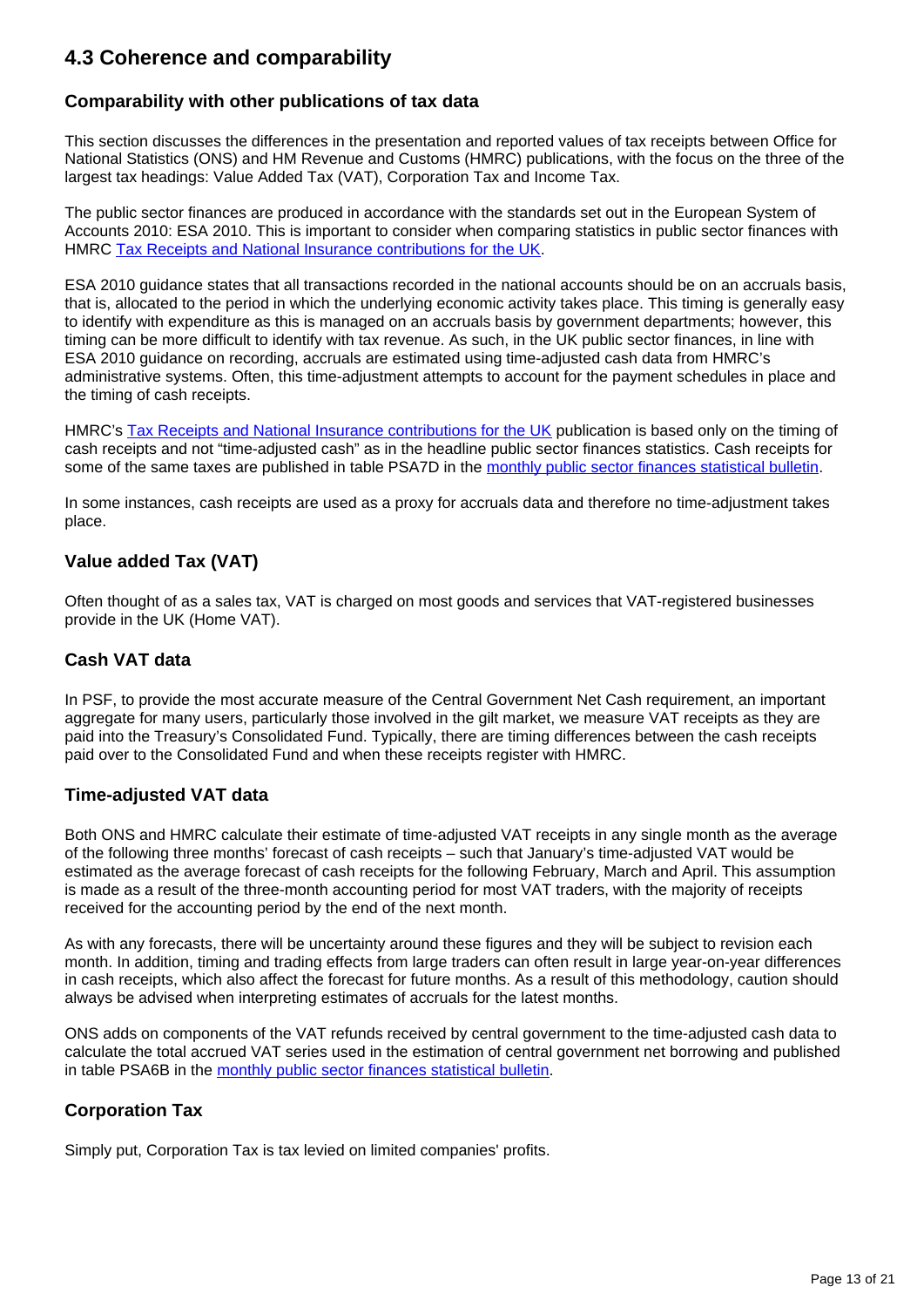## **Cash Corporation Tax data**

In addition to the Total Corporation Tax series published in **HMRC Tax Receipts and National Insurance** [contributions for the UK](https://www.gov.uk/government/statistics/hmrc-tax-and-nics-receipts-for-the-uk), ONS add Bank Surcharge and Diverted Profits Tax to the Corporation Tax series published in table PSA7D in the [monthly public sector finances statistical bulletin.](https://www.ons.gov.uk/economy/governmentpublicsectorandtaxes/publicsectorfinance/datasets/publicsectorfinancesappendixatables110)

## **Time-adjusted Corporation Tax data**

The methodology for time adjusting Corporation Tax is outlined in the ONS publication [Improvements to accruals](https://www.ons.gov.uk/economy/governmentpublicsectorandtaxes/publicsectorfinance/articles/improvementstoaccrualsmethodologyforcorporationtaxbankcorporationtaxsurchargeandthebanklevy/2017)  [methodology for Corporation Tax, Bank Corporation Tax Surcharge and the Bank Levy: 2017](https://www.ons.gov.uk/economy/governmentpublicsectorandtaxes/publicsectorfinance/articles/improvementstoaccrualsmethodologyforcorporationtaxbankcorporationtaxsurchargeandthebanklevy/2017).

While both HMRC and ONS follow a consistent methodology for time adjusting Corporation Tax, again, ONS present their Corporation Tax time series as an aggregate of the underlying Corporation Tax, Bank Surcharge and Diverted Profits Tax.

#### **The impact of the super-deduction capital allowance on Corporation Tax receipts**

In March 2021, the government announced a new 130% first-year capital allowance for qualifying plant and machinery assets and a 50% first-year allowance for qualifying special rate assets, running between 1 April 2021 until 31 March 2023.

Under the [super-deduction](https://www.gov.uk/guidance/super-deduction) capital allowance, for every pound a company invests in qualifying new plant and machinery assets, their taxes are cut by up to 25 pence. These assets include solar panels, computer equipment, vehicles, tools, office furniture, electric vehicle charge points and heavy machinery.

In their [Economic and fiscal outlook - October 2021,](https://obr.uk/efo/economic-and-fiscal-outlook-october-2021/) the OBR expects this scheme to reduce Corporation Tax receipts by £9.3 billion in the financial year ending March 2021.

#### **Income Tax**

Income Tax is a tax you pay on your earnings and most other incomes, including the profits you make if you are self-employed.

#### **Cash Income Tax data**

HMRC's measure of Income Tax published in [HMRC Tax Receipts and National Insurance contributions for the](https://www.gov.uk/government/statistics/hmrc-tax-and-nics-receipts-for-the-uk)  [UK](https://www.gov.uk/government/statistics/hmrc-tax-and-nics-receipts-for-the-uk) is primarily an aggregate of Pay As You Earn (PAYE), Self Assessed Income Tax, along with other smaller Income Tax components. To this, ONS add Capital Gains Tax to create its equivalent Income Tax series published in table PSA7D of the [monthly public sector finances statistical bulletin](https://www.ons.gov.uk/economy/governmentpublicsectorandtaxes/publicsectorfinance/datasets/publicsectorfinancesappendixatables110).

#### **Time-adjusted Income Tax data**

Of the components of Income Tax outlined previously, ONS currently has agreed methodology in place to time adjust PAYE. We are currently investigating suitable methodologies to time adjust the other components of Income Tax, though currently no deadline is in place for its implementation.

Time-adjusted PAYE is the sum of the cash for both current year liabilities and previous year liabilities. As with any forecasts, there will be uncertainty around these figures and they will be subject to revision each month. As a result of this methodology, caution should always be advised when interpreting estimates of accruals for the latest months.

These series are published individually in table PSA6D and in aggregate in table PSA6B in the [monthly public](https://www.ons.gov.uk/economy/governmentpublicsectorandtaxes/publicsectorfinance/datasets/publicsectorfinancesappendixatables110)  [sector finances statistical bulletin.](https://www.ons.gov.uk/economy/governmentpublicsectorandtaxes/publicsectorfinance/datasets/publicsectorfinancesappendixatables110)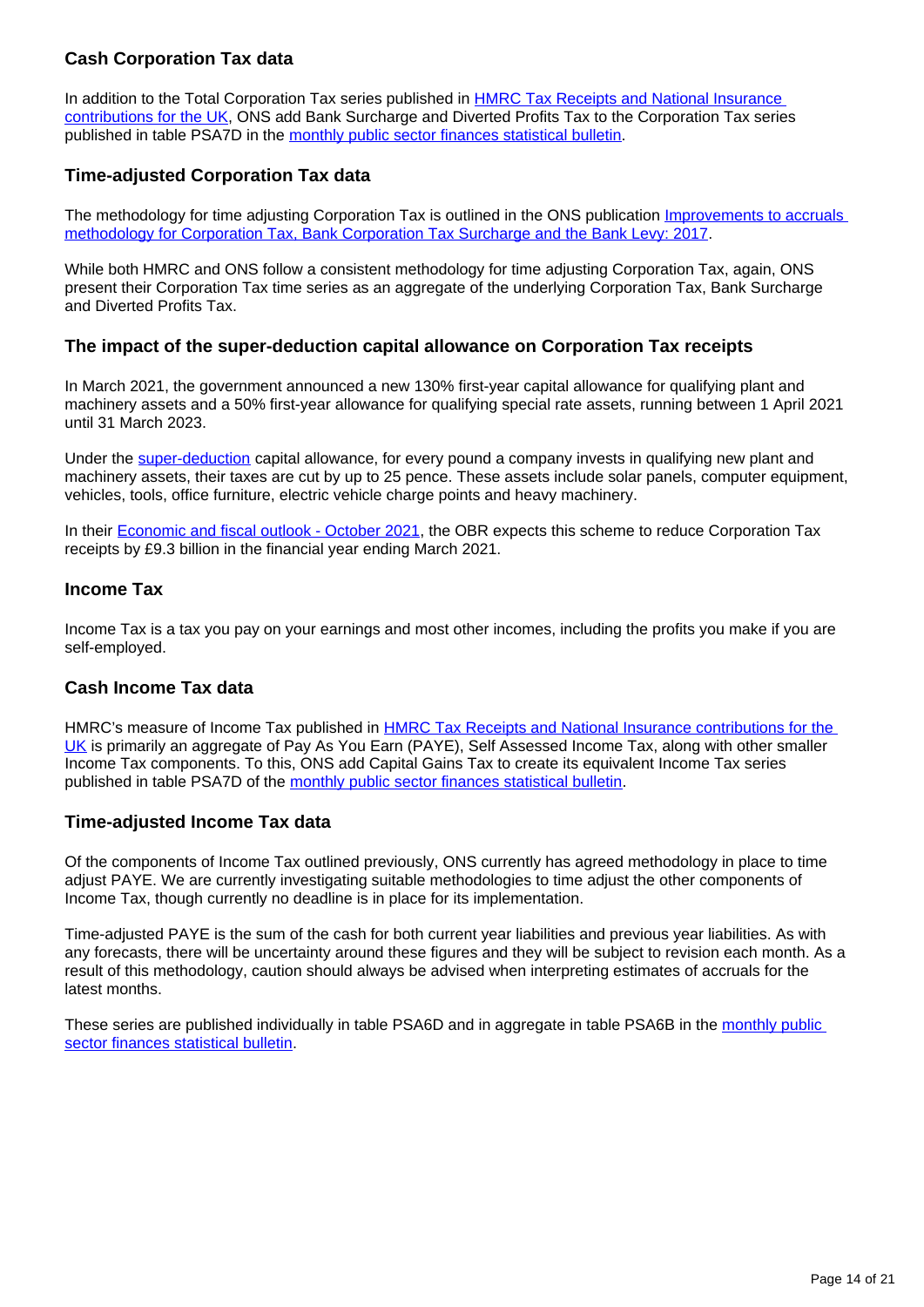## **Comparability with UK National Accounts data**

The PSF statistical bulletin aims to present the most up-to-date information available for all time periods in its fiscal measures. Consequently, the data presented in the PSF bulletin may sometimes be inconsistent with that published in the national accounts. Typically, these differences are the result of the inclusion of revised data in the PSF statistical bulletin that are not incorporated into national accounts estimates until a later date, in accordance with national accounts' more restrictive revisions policy.

The extended Blue Book revisions policy allows for significant historical periods to be revised within national accounts. At this time, an alignment process is undertaken to ensure that quarterly data presented in the PSF statistical bulletin and quarterly national accounts estimates published for institutional sectors or sub-sectors (such as central government and local government) are consistent and coherent.

On 29 June 2018, we published the latest in a series of articles explaining the differences between public sector [net borrowing estimates published in the public sector finances and those in the national accounts.](https://www.ons.gov.uk/releases/nationalaccountsarticlesalignmentbetweenpublicsectorfinancesandnationalaccountsjune2018) The article forms a part of a [regular series of articles](https://www.ons.gov.uk/economy/governmentpublicsectorandtaxes/publicsectorfinance/articles/alignmentbetweenpublicsectorfinancesandnationalaccounts/previousReleases) published annually alongside the Blue Book publication.

# **4.4 Concepts**

All statistical aggregates published in the public sector finance bulletin are defined using national accounts concepts and rules.

ONS produces the UK National Accounts on an internationally comparable basis, in accordance with the System [of National Accounts 2008: SNA 2008](http://unstats.un.org/unsd/nationalaccount/sna2008.asp) and the [European System of Accounts 2010: ESA 2010](http://ec.europa.eu/eurostat/web/esa-2010). The SNA and ESA guidelines are updated periodically and since 2014 we have compiled PSF data with reference to the most recent guidance, [ESA 2010,](http://ec.europa.eu/eurostat/web/esa-2010) which is supplemented by the [Manual on Government Deficit and Debt.](http://ec.europa.eu/eurostat/web/products-manuals-and-guidelines/-/KS-GQ-16-001)

These European texts are consistent with the [United Nations System of National Accounts: SNA 2008.](http://unstats.un.org/unsd/nationalaccount/sna2008.asp)

The methods, classification and terminology used in PSF are detailed in [Monthly statistics on the public sector](https://www.ons.gov.uk/economy/governmentpublicsectorandtaxes/publicsectorfinance/methodologies/monthlystatisticsonthepublicsectorfinancesamethodologicalguide)  [finances: a methodological guide.](https://www.ons.gov.uk/economy/governmentpublicsectorandtaxes/publicsectorfinance/methodologies/monthlystatisticsonthepublicsectorfinancesamethodologicalguide)

# **4.5 Accessibility and clarity**

## **Publication policy**

The [PSF statistical bulletin](https://www.ons.gov.uk/economy/governmentpublicsectorandtaxes/publicsectorfinance/bulletins/publicsectorfinances/previousReleases) is available (generally) at 7:00am on the 15<sup>th</sup> working day of each month, while the UK [government debt and deficit statistical bulletin](https://www.ons.gov.uk/economy/governmentpublicsectorandtaxes/publicspending/bulletins/ukgovernmentdebtanddeficitforeurostatmaast/previousReleases) is available at 9:30am on or around the last Friday of each quarter (January, April, July and October). The dates of all releases are specified in the [release calendar](https://www.ons.gov.uk/releasecalendar) andare available to view and download, without charge.

Advance notice of any major forthcoming changes in methodology, or any special factors that should be considered when interpreting the data, are announced within the statistical bulletins.

Our recommended format for accessible content is a combination of HTML web pages for narrative, charts and graphs, with data being provided in usable formats such as CSV and Excel. In addition, our website also offers users the option to download the narrative in PDF format.

There is more information regarding conditions of access to data in:

- [terms and conditions](https://www.ons.gov.uk/help/termsandconditions)
- [accessibility](https://www.ons.gov.uk/help/accessibility)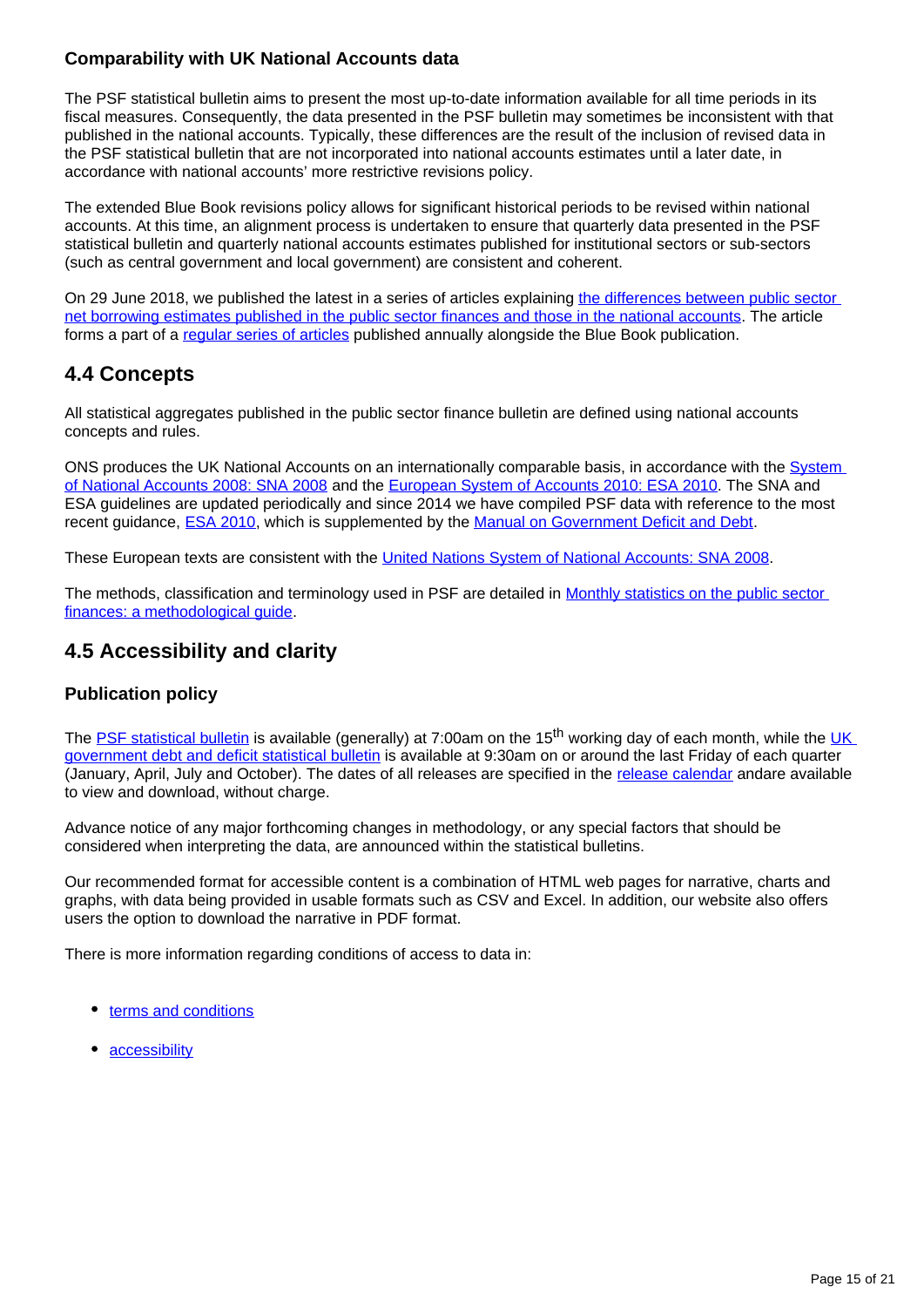# **4.6 Timeliness and punctuality**

The PSF statistical bulletin is compiled between the 1st and 13th working day of each month and generally published 15 working days after the end of the reference month. When the 15th working day is a Monday, publication is delayed until the Tuesday.

The UK government debt and deficit statistical bulletin is published quarterly (generally on 17 April, July, October and January).

For more details on related releases, the [GOV.UK release calendar](https://www.gov.uk/government/publications) is available online and provides 12 months' advance notice of release dates. In the unlikely event of a change to the pre-announced release schedule, public attention will be drawn to the change and the reasons for the change will be explained fully at the same time, as set out in the [Code of Practice for Statistics.](http://www.statisticsauthority.gov.uk/assessment/code-of-practice/index.html)

# <span id="page-15-0"></span>**5 . The impact of the coronavirus (COVID-19) pandemic**

In total, more than 50 schemes have been announced by the UK government and the devolved administrations to support individuals and businesses during the coronavirus (COVID-19) pandemic. In our series of Recent and [upcoming changes to public sector finance statistics](https://www.ons.gov.uk/economy/governmentpublicsectorandtaxes/publicsectorfinance/articles/developmentofpublicsectorfinancestatistics/previousReleases) articles we have discussed the largest of the coronavirus schemes by implementation status within the public sector finances.

## **Exceptional adjustments applied to tax data**

The Office for National Statistics (ONS) and HM Treasury have been working with both HM Revenue and Customs (HMRC) and the OBR to determine whether there is enough information to make exceptional adjustments that estimate the effects of the coronavirus pandemic.

Where data are available, we have adjusted the recording of accrued tax receipts (on a national accounts basis). These exceptional adjustments, and their underlying assumptions, will be revisited as more information becomes available.

Notably adjustments have been made to the accruals recording of Pay As You Earn (PAYE) Income Tax, valueadded tax (VAT), Corporation Tax, air passenger duty and alcohol duties to account for the disparity between the delayed cash payments to HMRC and the economic activity they represent under our established methodology.

Further details of the methods used to estimate the effect of coronavirus on receipts were provided in Section 12 of [Public sector finances, UK: March 2021.](https://www.ons.gov.uk/economy/governmentpublicsectorandtaxes/publicsectorfinance/bulletins/publicsectorfinances/march2021)

#### **Job support schemes**

The [Coronavirus Job Retention Scheme \(CJRS\)](https://www.gov.uk/guidance/claim-for-wages-through-the-coronavirus-job-retention-scheme) and [Self-Employment Income Support Scheme \(SEISS\)](https://www.gov.uk/government/news/applications-for-self-employment-income-support-scheme-open-early) were open from March 2020 (April 2020 in the case of SEISS) to September 2021, with a provisional estimated combined cost of £97 billion.

Although both schemes have closed, small amounts on a cash basis will continue to be recorded when any late payments and refunds occur. Given that SEISS is recorded on a cash basis, we will see further payments or refunds contributing to central government borrowing beyond September 2021. However, because CJRS is recorded on an accrued basis, any CJRS payments or refunds after September will be reflected as revised estimates for the period to which they relate.

# <span id="page-15-1"></span>**6 . Methods used to produce the public sector finance data**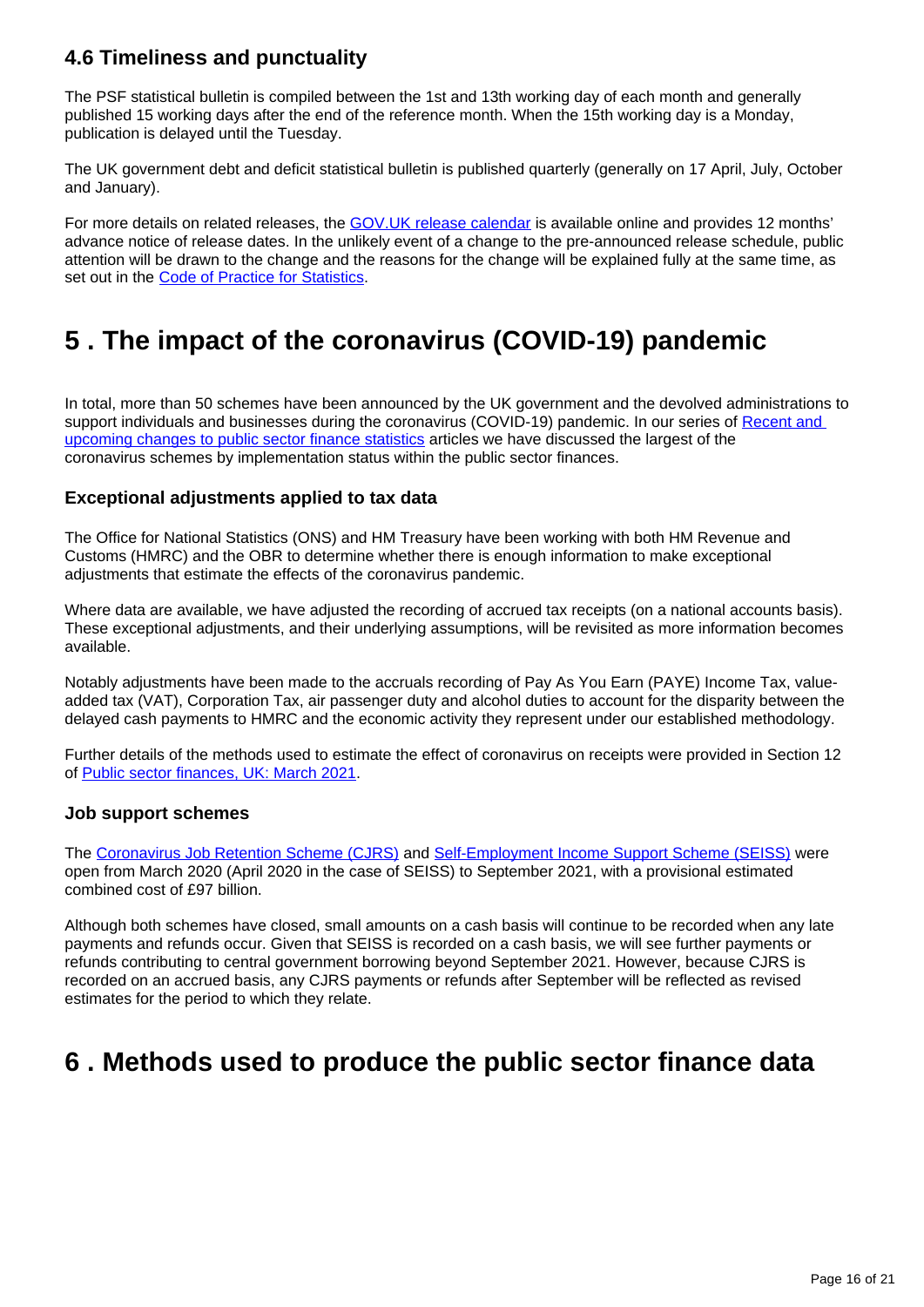# **6.1. How do we collect the data?**

A large amount of administrative data are provided on spreadsheets by our suppliers, while a small amount of data are taken from published sources.

Data suppliers are responsible for ensuring that the data are of appropriate quality for their own purposes and Office for National Statistics (ONS) has assured itself that these data meet the necessary legal requirements for robust data on public sector finances.

# **6.2 How do we quality assure our source data?**

On 20 June 2017, the UK Statistics Authority [published a letter](https://www.statisticsauthority.gov.uk/publication/15302/) confirming the designation of the monthly Public sector finances bulletin as a [National Statistic](https://www.statisticsauthority.gov.uk/national-statistician/types-of-official-statistics/). This letter completes the 2015 assessment of [public sector finances](https://www.statisticsauthority.gov.uk/publication/statistics-on-the-public-sector-finances/) .

In order to meet the requirements of this assessment we published an article, Quality assurance of administrative [data used in the UK public sector finances](https://www.ons.gov.uk/economy/governmentpublicsectorandtaxes/publicsectorfinance/methodologies/qualityassuranceofadministrativedatausedintheukpublicsectorfinancesfeb2017). This article provides an assessment of the administrative data sources used in the compilation of the public sector finances statistics in accordance with the UK Statistics [Authority's Administrative Data Quality Assurance Toolkit](https://www.statisticsauthority.gov.uk/monitoring-and-assessment/monitoring/administrative-data-and-official-statistics/). The toolkit focuses on four areas of practice associated with data quality:

- operational context and administrative data collection
- communication with data supply partners
- quality assurance (QA) principles, standards and checks by data suppliers and internal or external audit in the data assurance process
- producers' QA investigations and documentation

In conjunction with these four practice areas, the Administrative Data Toolkit encourages consideration of potential issues associated with data, which may affect the quality of the statistics, as well as the nature of the public interest served by the statistics.

Through our assessment we identified common quality assurance practices amongst our data suppliers:

- suppliers generally have quality assurance procedures in place where raw data are taken from administrative systems, during editing and manipulation stages, as well as prior to sending to the PSF team or publication
- quality assurance procedures include validation checks such as those related to data changes, revisions, growth rates and checking for plausibility
- data are often signed off by senior management prior to sending to the PSF team or publication
- where suppliers publish their own data, quality assurance information is generally published alongside
- revisions policies exist
- most data suppliers are subject to some form of external auditing, but also have their own internal audit procedures

Quality assurance carried out by the PSF compiler team after receiving data from suppliers falls into the following areas: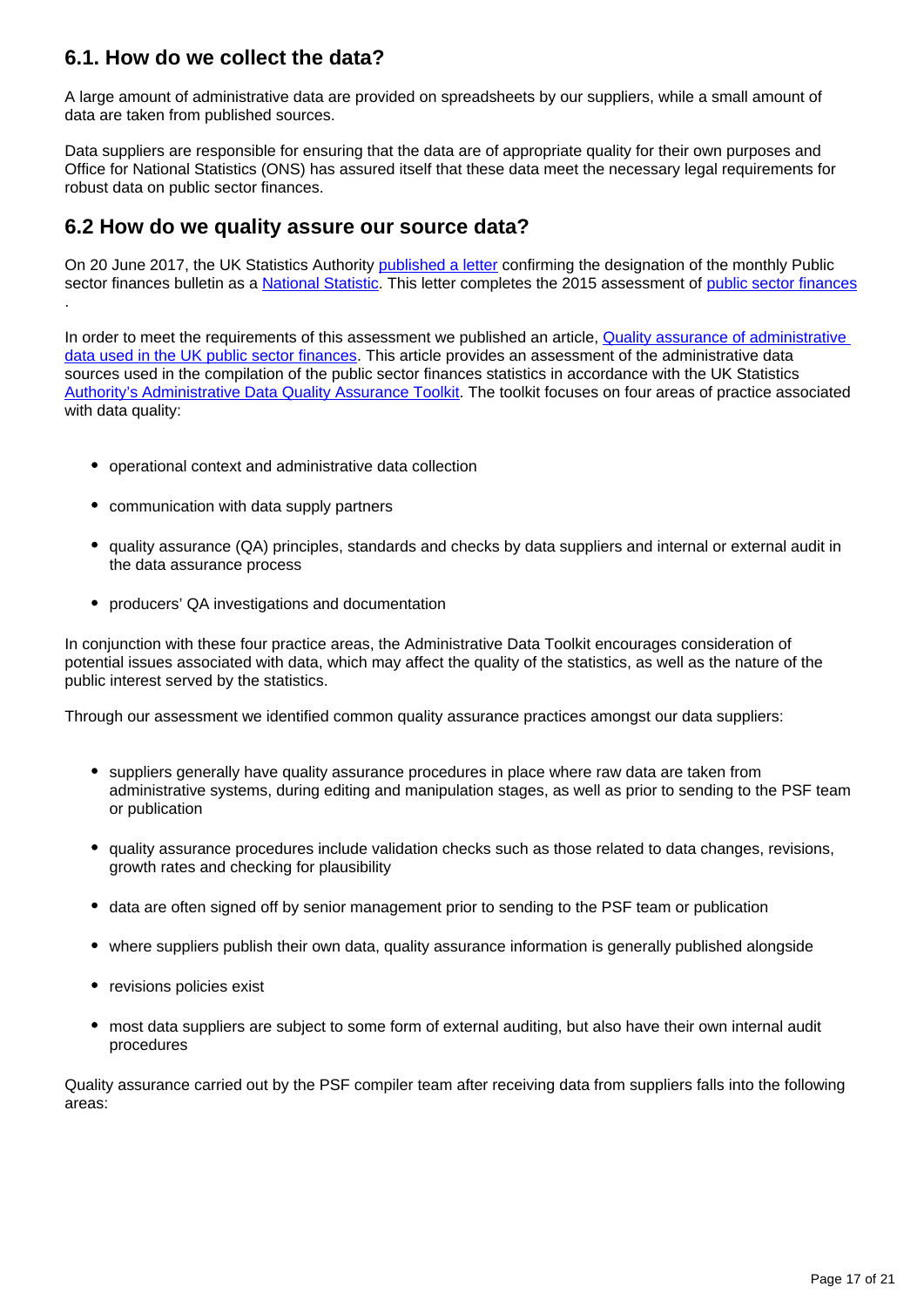- data are checked for completeness, that is, we have received what we require
- data are analysed by magnitude of revisions and growth rates in both monetary terms and percentages of the prior value – this is completed over several iterations for supplied data and during processing; any anomalies are queried with suppliers
- quality-assured data and a draft bulletin are sent to senior staff and main internal (within ONS and HM Treasury) data suppliers for sign-off

The [full findings and conclusions of the exercise](https://www.ons.gov.uk/economy/governmentpublicsectorandtaxes/publicsectorfinance/methodologies/qualityassuranceofadministrativedatausedintheukpublicsectorfinancesfeb2017) are documented.

Following this exercise, the team made several changes to quality assurance procedures and introduced methodological improvements, which have enhanced the quality of PSF statistics.

## **6.3 How do we compile our data?**

The public sector data set is primarily compiled within Excel. Our workbooks adhere to the best practice guidelines issued by ONS and are stored in protected databases. Any printed matter is stored in a safe prior to publication and disposed of by secure means after release.

The source data are used to compile aggregate data series for which checks on consistency and accuracy are performed. These mainly focus on identifying and explaining any:

- missing data
- significant revisions
- unusual growth rates

Any anomalies are referred to and discussed with suppliers. Due to the nature of these data (for example, departmental spend and tax data), our suppliers either collect data from the total unit population or, in the case of taxes, what come in. Consequently, imputation and estimation are not appropriate. If there are any missing financial data then forecast data are used.

Compilation of the data included in UK government debt and deficit takes place in the weeks leading up to publication and largely uses the same data sources as used for the PSF bulletin. The methods applied follow guidance provided in the [Manual on Government Deficit and Debt 2010,](http://ec.europa.eu/eurostat/en/web/products-manuals-and-guidelines/-/KS-GQ-16-001) which supplements and augments the [European System of Accounts 2010: ESA 2010.](http://ec.europa.eu/eurostat/en/web/products-manuals-and-guidelines/-/KS-02-13-269)

Due to the level of aggregation and the fact that the data are published separately by the suppliers, disclosure is generally not an issue for PSF and UK government debt and deficit publications. If a disclosure issue does arise it is resolved and explained in a published article.

## **6.4 How do we quality assure our outputs?**

We have developed a suite of quality assurance Excel workbooks used in the production of the public sector finances statistical bulletin.

HM Treasury, as joint producers of the publication, carry out independent quality assurance. We bring this together with our own analysis at a regular quality assurance and bulletin sign off meeting held on or around the 13th working day of the 15 day monthly production cycle.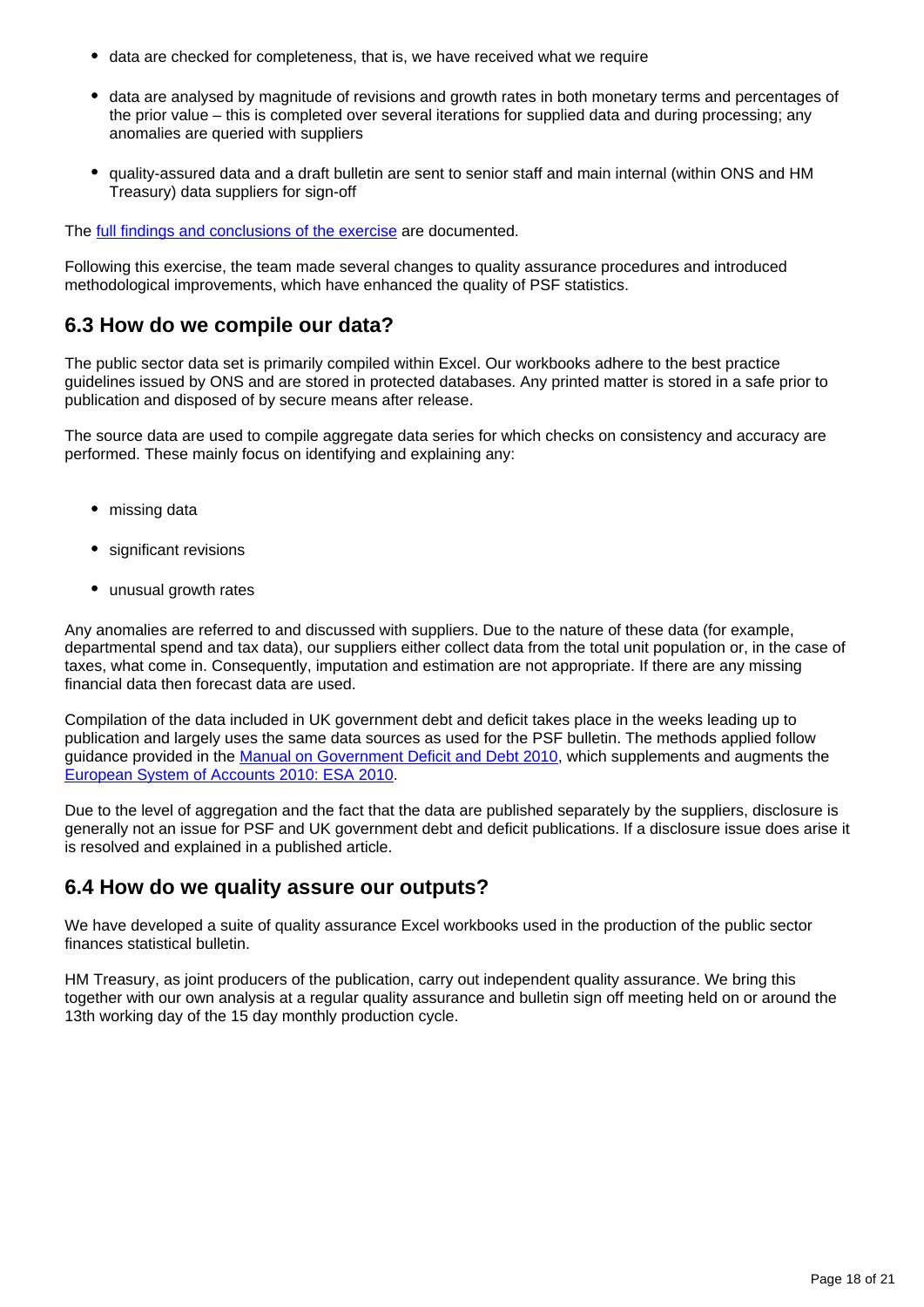# **6.5 How do we disseminate the data?**

The [PSF statistical bulletin](https://www.ons.gov.uk/economy/governmentpublicsectorandtaxes/publicsectorfinance/bulletins/publicsectorfinances/previousReleases) is available (generally) at 7:00am on the 15<sup>th</sup> working day of each month, while the UK [government debt and deficit statistical bulletin](https://www.ons.gov.uk/economy/governmentpublicsectorandtaxes/publicspending/bulletins/ukgovernmentdebtanddeficitforeurostatmaast/previousReleases) is available at 9:30am on or around the last Friday of each quarter (January, April, July and October). The dates of all releases are specified in the [release calendar](https://www.ons.gov.uk/releasecalendar) andare available to view and download, without charge.

At the same time the ONS publishes the monthly public sector finance bulletin, HM Treasury, in their capacity as joint producers publish a PDF download of the bulletin on their website.

The monthly statistical bulletin is presented at a press briefing on the day of release, prior to the 7:00am publication, though systems are in place to prevent these statistics being communicated outside of the briefing prior to publication.

The public sector finances team has sought to broaden its engagement by reaching new users through social media. Social media provides a tool for communicating with interested users on a monthly basis when users are most interested in the statistics.

# **6.6 Methodological changes**

When methodological changes are introduced, every effort is made to ensure that all previous data are amended to make a directly comparable time series. Structural changes in the economy, such as privatisation and nationalisation, which lead to reclassifications inevitably lead to occasional step changes. The effects of incorporating data for NatWest group (formally Royal Bank of Scotland) and Lloyds Banking group, following their classification to the public sector, are a case in point.

# <span id="page-18-0"></span>**7 . Definitions**

This section is intended to provide you with the important terms needed to understand the public sector finances release.

## **Accruals and accrued recording**

Financial recording based on when ownership transfers or the service is provided (sometimes different to when cash is paid).

## **Asset Purchase Facility Fund (APF)**

An arm of the Bank of England able to purchase financial assets including government securities (gilts). The APF has earned interest, which is periodically transferred back to central government.

## **Cash recording**

Financial recording based on when cash is paid or received. Net cash requirement is recorded on a cash basis and net debt is close to being a cash measure.

#### **Current budget deficit**

The gap between current expenditure and current receipts (having taken account of depreciation on capital assets).

#### **Current expenditure**

Spending on government activities including: social benefits, interest payments, and other government department spending (excluding spending on capital assets).

## **Current receipts**

Income mainly from taxes (for example, Value Added Tax (VAT), Income and Corporation Taxes) but also includes interest, dividend and rent income.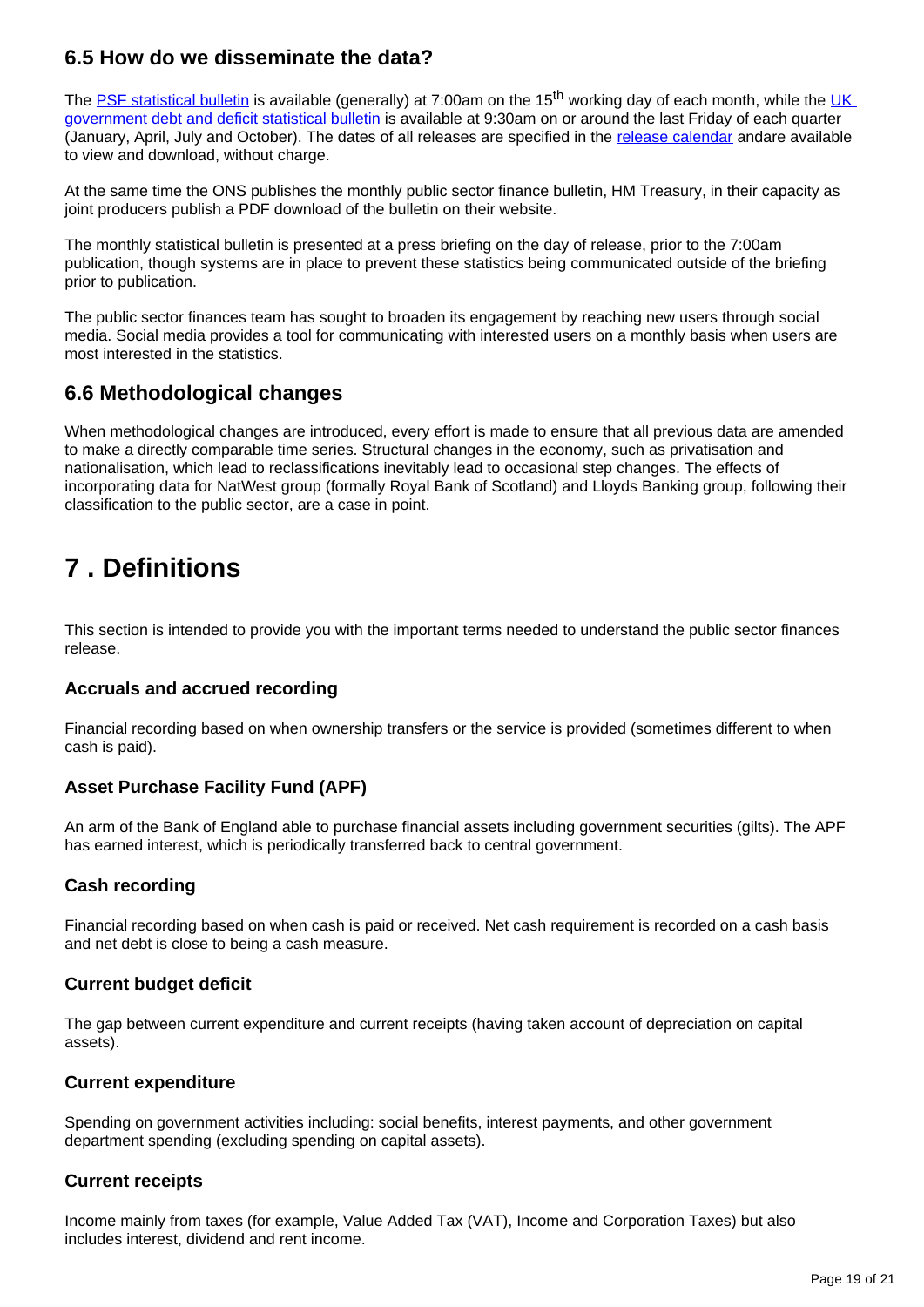### **ESA 1995**

European System of Accounts 1995: ESA 1995 was the European framework for the production of national accounts prior to September 2014.

#### **ESA 2010**

European System of Accounts 2010: ESA 2010 is the European framework for the production of national accounts from September 2014.

#### **Maastricht deficit**

General government net borrowing as defined within the Maastricht Treaty and Stability and Growth Pact

#### **Maastricht debt**

General government gross debt as defined within the Maastricht Treaty and Stability and Growth Pact.

#### **Net borrowing**

Measures the gap between total revenue and total spending (current expenditure plus net investment). A positive value indicates borrowing while a negative value indicates a surplus.Borrowing is often referred to by commentators as "the deficit".

#### **Net cash requirement**

Represents the cash needed to be raised from the financial markets over a period to finance the government's activities. This can be close to borrowing (the deficit) for the same period; however, there are some transactions, for example, loans to the private sector, that need to be financed but do not contribute to the deficit. It is also close, but not identical, to the changes in the level of net debt between two points in time.

#### **Net debt**

A measure of how much the government owes at a point in time to private sector organisations including overseas institutions, minus the amount of cash and other short-term assets it holds. Net debt is often referred to by commentators as "the national debt".

#### **Net investment**

Spending on capital assets, for example, infrastructure projects, property and IT equipment, both as grants and by public sector bodies themselves minus capital receipts (sale of capital assets).

#### **Public sector**

In the UK, the public sector consists of six sub-sectors: central government, local government, public nonfinancial corporations, public sector pensions, the Bank of England (BoE) and public financial corporations (or public sector banks).

#### **Public sector banks**

Unless otherwise stated, the figures quoted in this bulletin exclude public sector banks, currently only the NatWest Group (formerly the Royal Bank of Scotland (RBS) Group).

The reported position of debt, and to a lesser extent, borrowing, would be distorted by the inclusion of NatWest Group's balance sheet (and transactions). This is because the government does not need to borrow to fund the debt of NatWest Group, nor would surpluses achieved by NatWest Group be passed on to the government, other than through any dividends paid as a result of the government equity holdings.